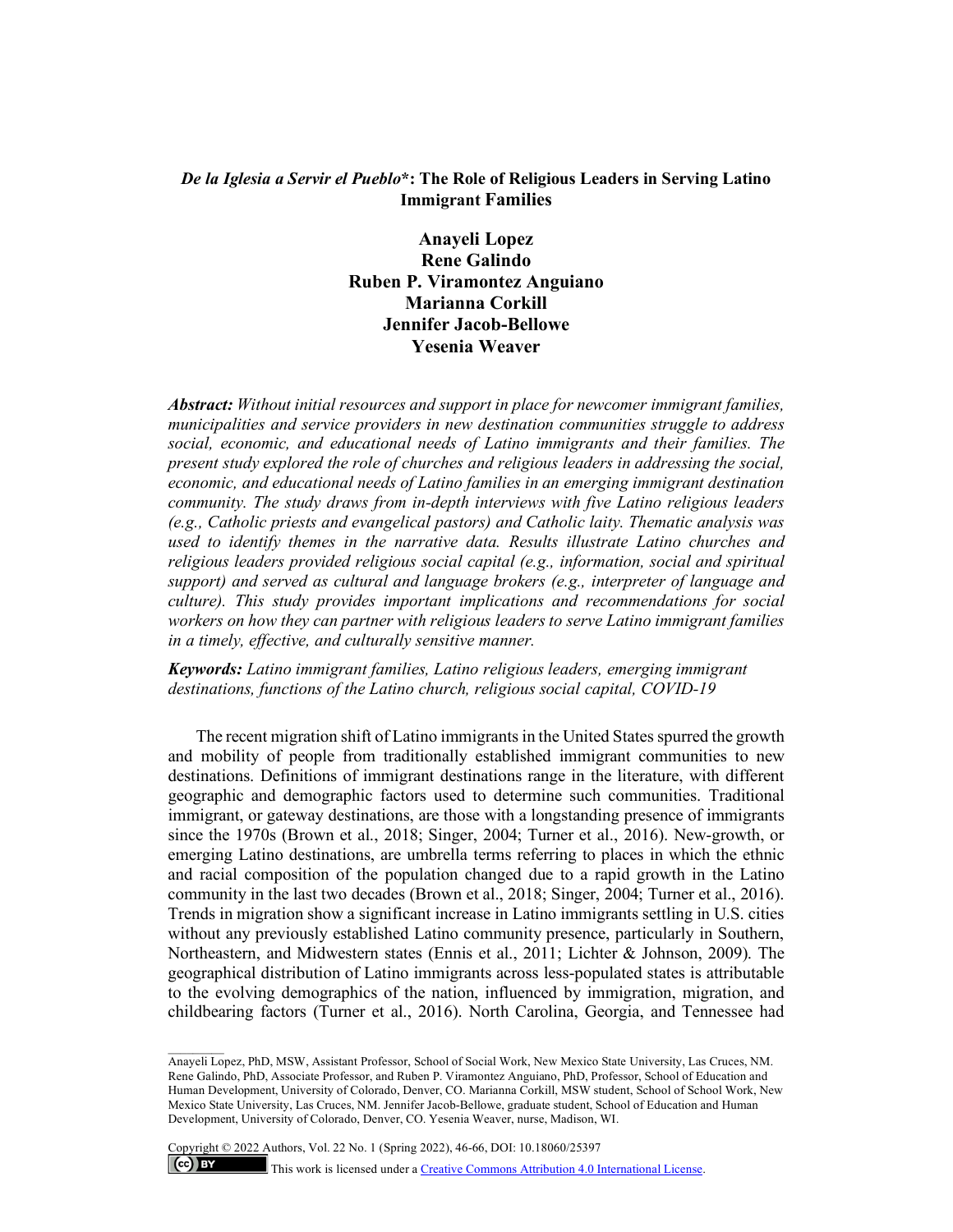some of the fastest Latino immigrant growth between 1990 to 2010 (Turner et al., 2016). The small city in this study, located in Northern Indiana, reflected similar demographic shifts, with a steady increase in the Latino population from 24% in 2010 to 26.7% in 2019 (U.S Census Bureau, 2019). Congruent with previous findings, about 50% of the adults who immigrated to this city in northern Indiana were young couples between 24-40 years old, many with U.S.-born children in their homes (U.S Census Bureau, 2019). Student demographic profiles significantly shifted in the school district in the last ten years due to this mobilization. Student profiles went from 40% Latino children in 2010 to 54.5% Hispanic in 2020 and within this Latino population nearly a quarter were English learners in 2019-2020 (Indiana Department of Education, 2020).

Economic opportunities, specifically the recreational vehicle manufacturing industry, attracted immigrant families to this region, further "browning the Midwest" a term describing a simultaneous decline of the European-American population and an increase of Latinos (Guzman et al., 2011). Despite growing economic prosperity in these regions, often due to the influx of Latinos that allows for cheaper labor, Latino immigrants in emerging cities are still at higher risk of poverty than U.S.-born Latinos. This is partly due to limited English literacy, low formal education levels, and a lack of documentation, which allows for exploitation (Crowley et al., 2006; Lichter & Johnson, 2009). Research documents that, although half of Latino immigrants who move to emerging communities come from traditional gateway destinations, new-growth settlements often lack the social service infrastructure to provide support and security to the influx of the Latino population (Negi et al., 2013; Turner et al., 2016).

Without initial resources and support in place to offer this incoming population, municipalities and service providers struggle to address social, economic, and educational needs of Latino immigrants and their families (Sanchez et al., 2019). Previous studies found that religious institutions play an important role in providing tangible and intangible resources (e.g., financial resources, translation, transportation, information, etc.) to newcomer Latino immigrant families when local social services are unavailable or insufficient (Coddou, 2017; Sanchez et al., 2019). However, there is a lack of research available that describes the specific roles churches and religious leaders play in emerging immigration destinations with minimal service infrastructure. Similarly, little is known about the unique roles of the church which shifted as the emerging immigrant destination developed stronger social service infrastructure and immigrant families became more established in the community. The present study contributes to the limited body of knowledge concerning the role of Latino churches and religious leaders in addressing the social, economic, and educational needs of Latino immigrant families in an emerging immigrant destination community in the Midwest and how the role has changed. This study provides important implications for social workers about partnering with religious leaders to serve Latino immigrant families in a timely, effective, and culturally-sensitive manner.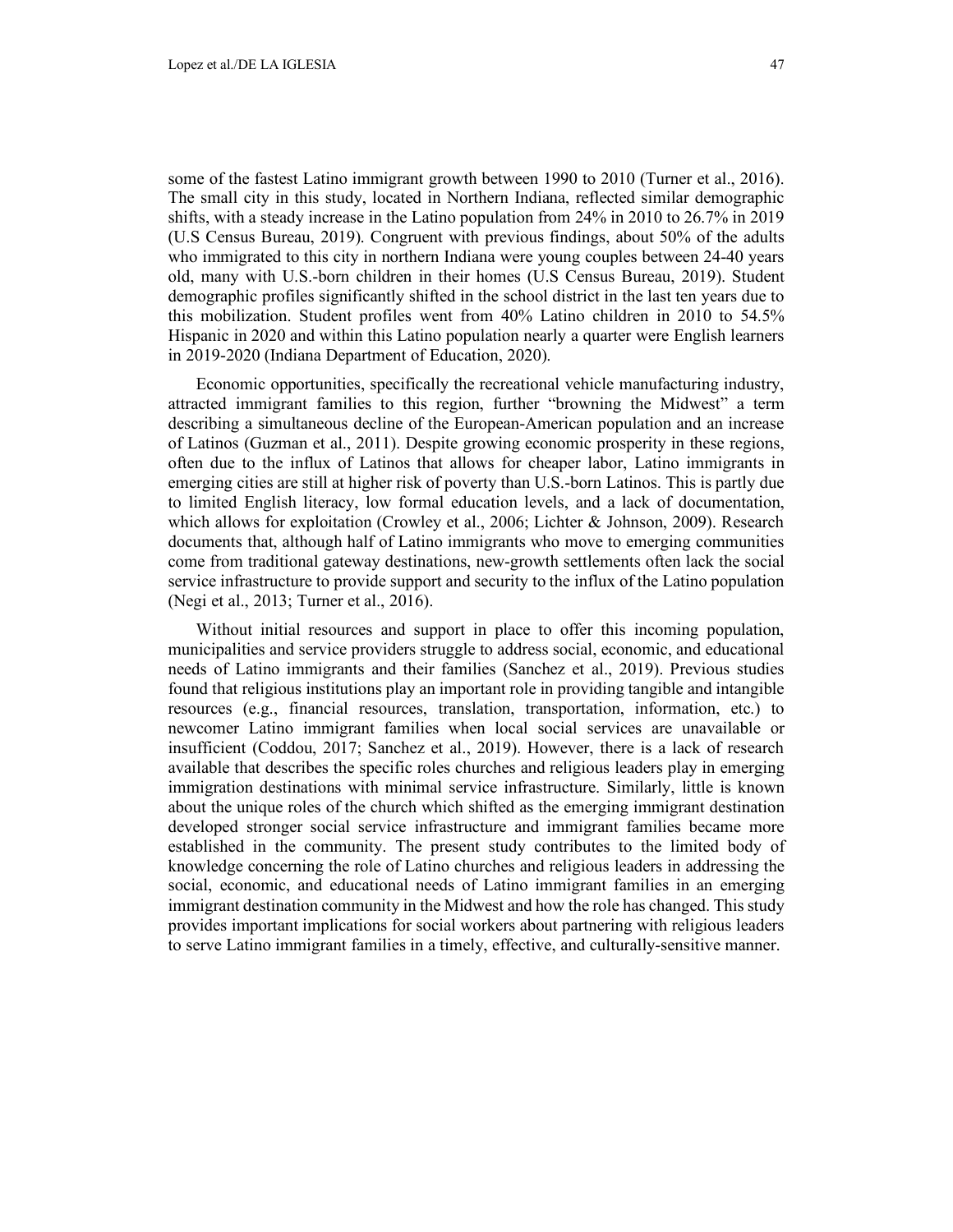### **Literature Review**

### **Emerging Latino Communities and Social Service Infrastructure**

A wealth of literature points to structural and environmental barriers, such as documentation status and language disparities, as continuous challenges that discourage Latino newcomers from seeking and receiving social services, and likewise deter service providers from otherwise engaging with this population (Negi et al., 2018a; Raffaelli & Wiley, 2012). Latino communities often fear detainment, deportation, and separation of family members when seeking out social and health systems for support (Ayon, 2013; Negi et al., 2018a; Potok, 2017). In addition, the previous administration of President Trump exacerbated these fears and barriers (Negi et al., 2018a; Potok, 2017). Although immigrants nationwide are impacted by these policies, the fear and barriers provoked by these policies may be exacerbated in new destination places that have not been a home to immigrant populations, particularly Latino immigrants (Lichter & Johnson, 2009).

Research on the impact of increased Latino populations on emerging immigrant destinations is limited. However, previous studies highlight a multitude of socioeconomic, cultural, and historical factors that differentiate between emerging and established immigrant communities. Higher poverty rates and lower education levels exist in emerging destinations which is congruent with the profile of new immigrants seeking low-skill opportunities (Shihadeh & Winters, 2010). Immigrants arriving in emerging destinations may settle in outside neighborhoods, invisible to institutions that govern the city's social services (Winders, 2012). Institutional visibility or awareness of immigrants contributes to the decision-making and responsiveness from local government and non-government officials in immigrant communities (Winders, 2012). Without an established immigrant community, these cities may not offer social services accessible to immigrants and may endorse restrictive immigration policies (Negi et al., 2018b). Immigrant-serving organizations often serve as a protective factor for newcomer immigrants; however, they are often not established in emerging Latino communities.

Previous research recommends that in the absence of immigrant-serving organizations, social workers should identify community stakeholders who have already earned the trust of immigrants. Local congregations across different faith traditions are one of the stakeholder groups Latino immigrants trust in new destinations and that have previously partnered with social workers to provide services to immigrants (Negi et al., 2018a). The social work profession has a long history of supporting immigrant and refugee populations, which was established during the U.S. settlement house movement in the late 1800s (Rine, 2018). This focus has become formalized through different iterations of the Code of Ethics of the National Association of Social Workers (NASW). Faith-based organizations also have a long history in the United States in supporting immigrant communities, most notably through the sanctuary movement (Stolz Chinchilla et al., 2009). Thus, a partnership between these entities is natural for strengthening the safety net available to immigrants in emerging immigrant communities.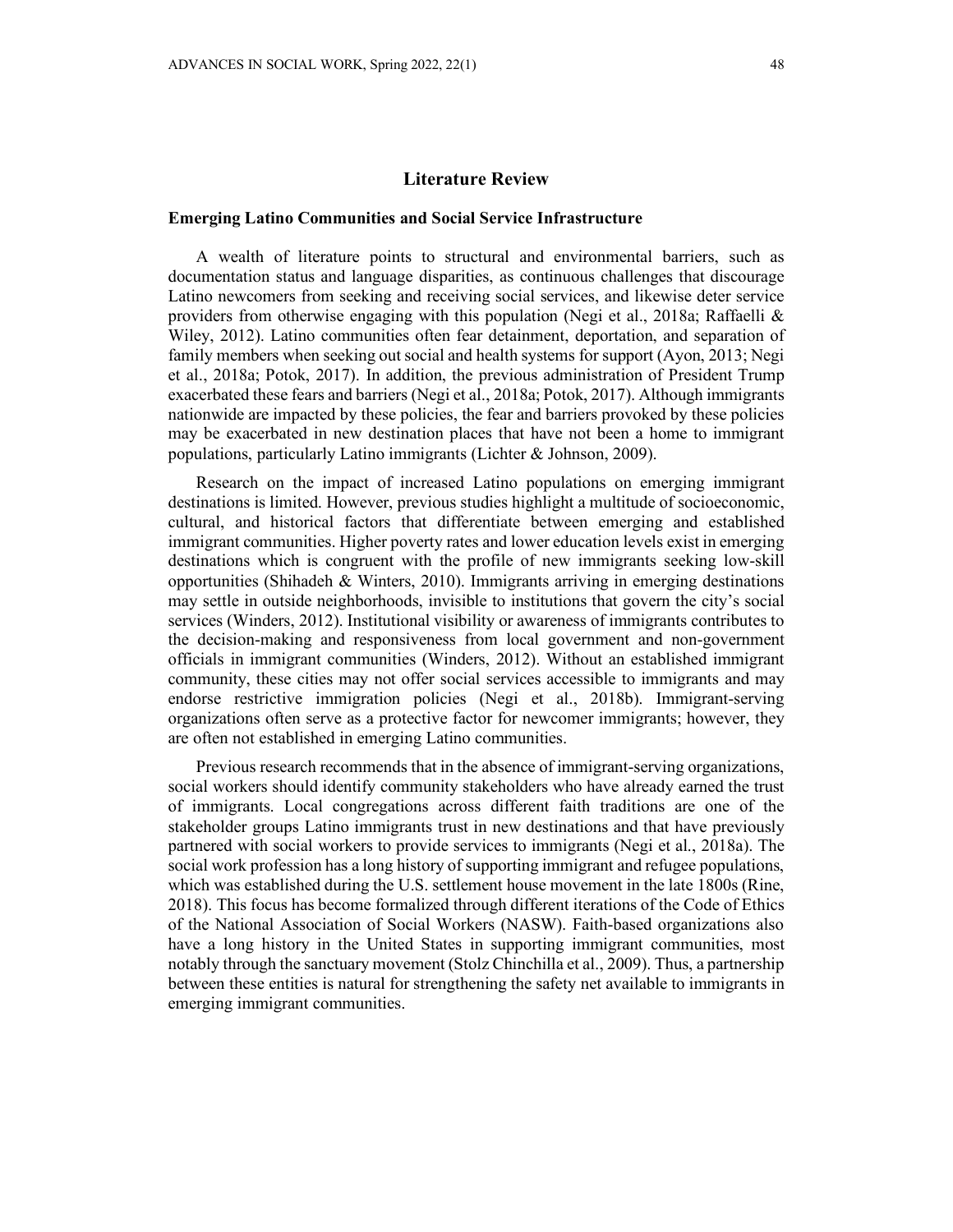### **The Role of the Latino Church**

#### *Religious Social Capital*

The Latino church functions as a highly effective service provider, safety net, and networking center in emerging immigrant communities. It functions as both a conservative organization that provides a connection to cultural and religious norms, rituals, and traditions, as well as an adaptive one that provides access to social and human capital spanning beyond the boundaries of the institution (Cadge & Ecklund, 2007; Cnaan et al., 2003; Enriquez, 2011; Tsang & Tsang, 2015). Latino churches help new immigrants, especially non-English speakers, meet their social, spiritual, and cultural needs. These needs range from communicating in one's first language, having access to spiritual affiliation and belonging, and providing a protected space to perform cultural traditions, rituals, and holidays (Coddou, 2017; Delgado & Humm-Delgado, 1982; Enriquez, 2011; Sanchez et al., 2019; Tsang & Tsang, 2015). They provide settlement services such as needs assessments, orientation, referral information and assistance, as well as crisis intervention and other emergency services (Tsang & Tsang, 2015).

Latino churches also provide tangible and intangible resources such as adaptation support, leadership opportunities, emotional and legal sanctuary, and access to cultural brokers that help them navigate the realities of dealing with racism (Tsang  $&$  Tsang, 2015). Cultural brokers are leaders within the community who have strong ties to outside organizations and systems and help local communities and new members adapt to the influx of Latino and Hispanic immigrants to rural communities (Akkerman & Bakker, 2011; Shiffman, 2019). Specific examples of adaptation support provided by churches include providing food, clothing, furniture, childcare, and assistance with college scholarships; visiting people in their homes; helping them find work; navigating immigration paperwork; caring for the sick, elderly, and disable;, providing financial assistance, housing, and rehabilitation services; providing access to transportation; and providing pastoral counseling and other mental health services (Delgado & Humm-Delgado, 1982; Sanchez et al., 2019). Access to these supports and services may improve the lives of Latino immigrants as they adapt to their new, often unwelcoming, destination environments in the United States.

The distribution of religious social capital within the Latino church is quite apparent in Latino communities. Religious social capital is defined as social resources gained from being a member of a religious community (Sanchez et al., 2019). The social resources provided by religious institutions often result from the dedication and outreach of religious leaders. Religious leaders include priests, deacons, vicars, pastors, and lay leaders (Coddou, 2017). Lay leaders may be volunteers or church staff such as administrative assistants and religious education coordinators who take on a leadership role (Coddou, 2017). Effective religious leaders in the Latino community are often bilingual, making them well-suited to develop connections and relationships with both the Latino community and community organizations. They act as cultural brokers for both members and nonmembers and often serve as community liaisons who bridge gaps between the needs of the community and available services (Coddou, 2017; Delgado & Humm-Delgado, 1982).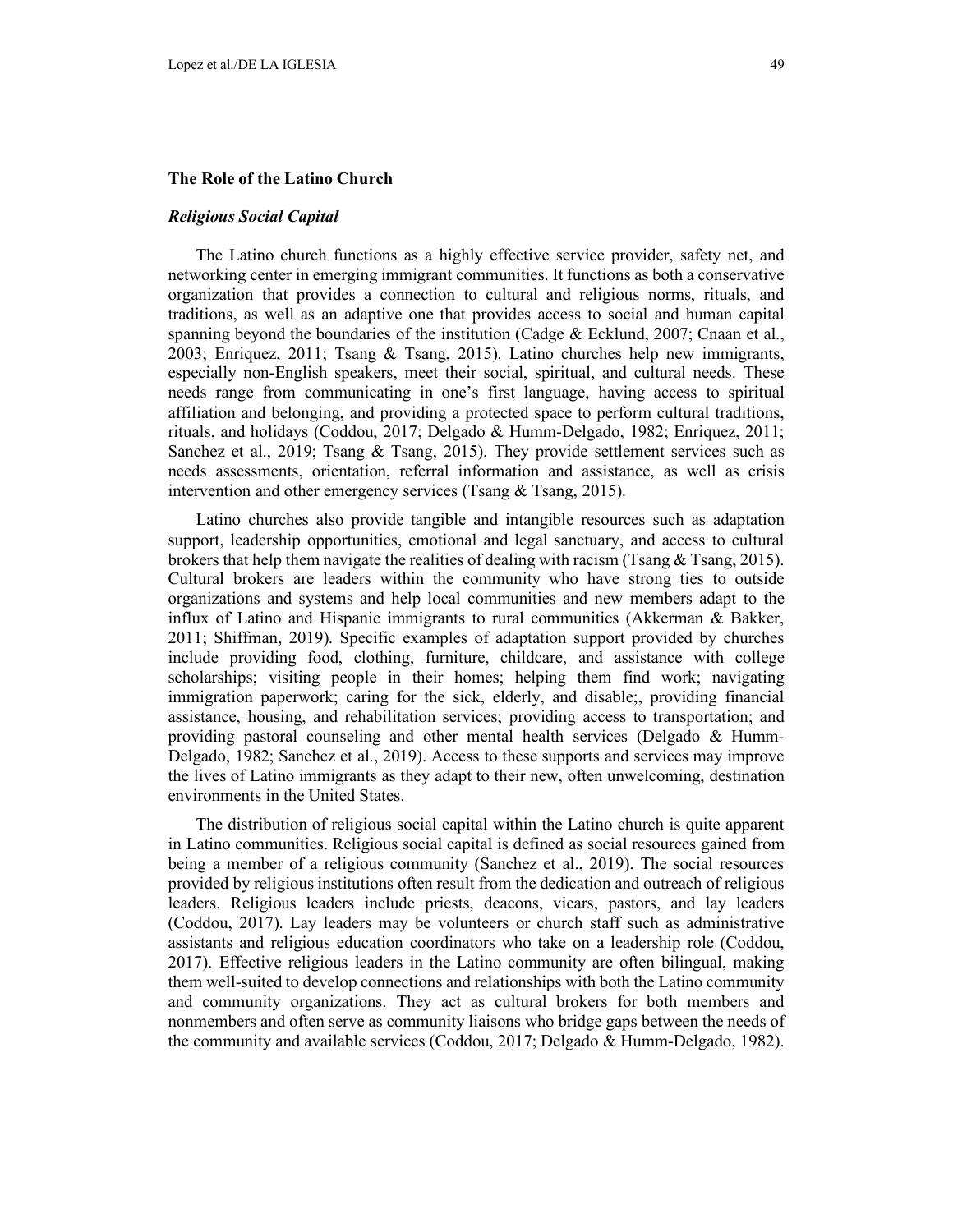These partnerships are especially beneficial for under-resourced emerging Latino communities and were even more important during the COVID pandemic (Cadge  $\&$ Ecklund, 2007; Sanchez et al., 2019; Sobon Sensor, 2019). In short, the Latino church continues to be a beacon in helping Latino families adapt to their new environments.

Another aspect of religious social capital is that it can be a vessel for political mobilization (Cadge & Ecklund, 2007; Coddou, 2017). Leaders and members within the Latino church often advocate and empower immigrants by teaching them about policies that impact them, how to organize for social change, and how to take civic actions through advocacy and volunteer work (Cadge & Ecklund, 2007; Coddou, 2017; Tsang & Tsang, 2015). This type of religious social capital can provide leadership opportunities that create a renewed sense of self-worth along with opportunities to function as cultural brokers (Tsang & Tsang, 2015).

#### *Cultural Brokers*

The cultural needs of bilingual or Spanish-speaking Latino community members are often met through the boundary spanning abilities of cultural brokers. Without cultural brokers, integration is often delayed. New members of supportive ethnic churches are often hesitant to venture beyond the boundaries of the institution and tend to self-segregate, which can lead to prolonged marginalization (Tsang & Tsang, 2015). Cultural brokers help facilitate the difficult transitions many first-generation Latino immigrants experience as they integrate from the safe space of the Latino church into often inhospitable systems. A cultural broker's ability to navigate systems within and outside of the Latino church can empower new members to take on leadership roles of their own and find greater footholds in society that go beyond the influence of the church (Tsang  $\&$  Tsang, 2015). Cultural brokers make the invisible visible by helping community members span the boundaries from no services to services, and from the strange to the familiar. This literature review was critical to understanding the lack of research on the importance of the role Latino religious leaders and serving Latino families and communities in the Midwest. The current study focused on understanding the intersections of Latino religious leaders and the needs of Latino immigrant communities.

## **Methods**

The present study utilized a qualitative research design with the aim of understanding religious leaders' role in serving immigrant Latino families. The guiding questions for this study were : 1) What is the role of Latino churches and religious leaders in addressing the social, spiritual, economic, and educational needs of Latino immigrant families? and 2) How has the role of the church and religious leaders changed over time?

## **Sample and Procedures**

The sample in this study consisted of five Latino religious leaders: two Catholic laity, one Catholic priest, and two Evangelical pastors. The profiles below summarize their pivotal role in the reception and adaptation of Latino immigrants with the variety of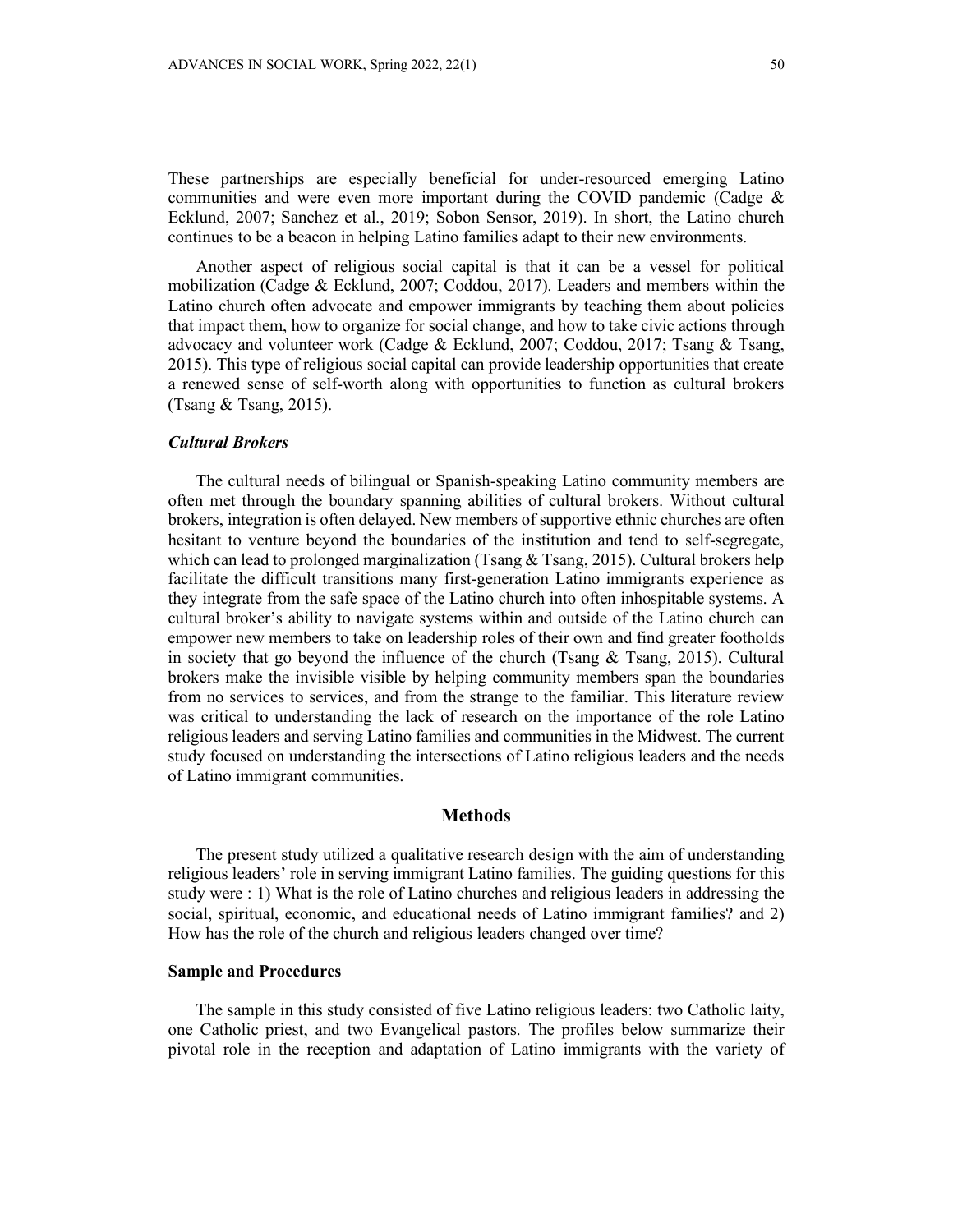supports they provided. The profiles provide information regarding the religious leaders' own background as immigrants and how it has helped them connect to the situations of the Latino immigrants in the Northern Indiana area. Pseudonyms were used to maintain the confidentiality of the participants. Snowball sampling was used to recruit study participants. The first step in the recruitment process involved the researchers developing relationships with community members, who then identified who should be interviewed. Thus, the community informed which religious leaders and lay leaders, both protestant and Catholic of Latino descent, should be part of the study. The interviews took place in June 2020.

#### *Pastor Lara*

Pastor Lara and his wife were born in Mexico and moved to northern Indiana in 1988. Pastor Lara had a vision and felt a calling to start a church that would serve the Latino community in the region. In 2003 he founded a radio station ministry to serve God by serving the Latino community. In addition to transmitting Spanish Christian music and programming, they also transmitted other educational programming to inform the Latino community about other topics including education, immigration policies and law, health, mental health, and social services. Pastor Lara played a crucial role in providing basic supportive services to newcomer Latino families when they first arrived.

## *Father Hernandez*

Father Hernandez's family immigrated from Mexico to Indiana in 1999. He transferred to a seminary in Indiana in 2000 to join his family and complete his studies for the priesthood. Father Hernandez arrived in Indiana with permanent resident status as a green card holder. He later moved to Boston to take English language classes and complete his seminary studies. He studied English for three years and found learning the language a challenge. He was ordained as a priest in 2009. Father Hernandez later pursued a master's degree at Notre Dame in non-profit management in the Business Administration program. His immigration story contrasted with those of many Latino immigrants in Indiana for whom getting to Indiana and adapting to life in the US had been a struggle. Father Hernandez learned about those struggles through the stories of his parishioners.

## *Pastor Martinez*

Pastor Martinez moved to northern Indiana in 1987, when the Latino population numbered approximately 1,000. He was familiar with the area because he had previously visited the city where the study took place on several occasions to visit his in-laws. Pastor Martinez worked for a year before he was selected to be pastor of a church in northern Indiana. He lived there from 1998 to 2004. He moved to northern Indiana in 2004 and started another church there. His church membership is comprised of Latino immigrants from various countries.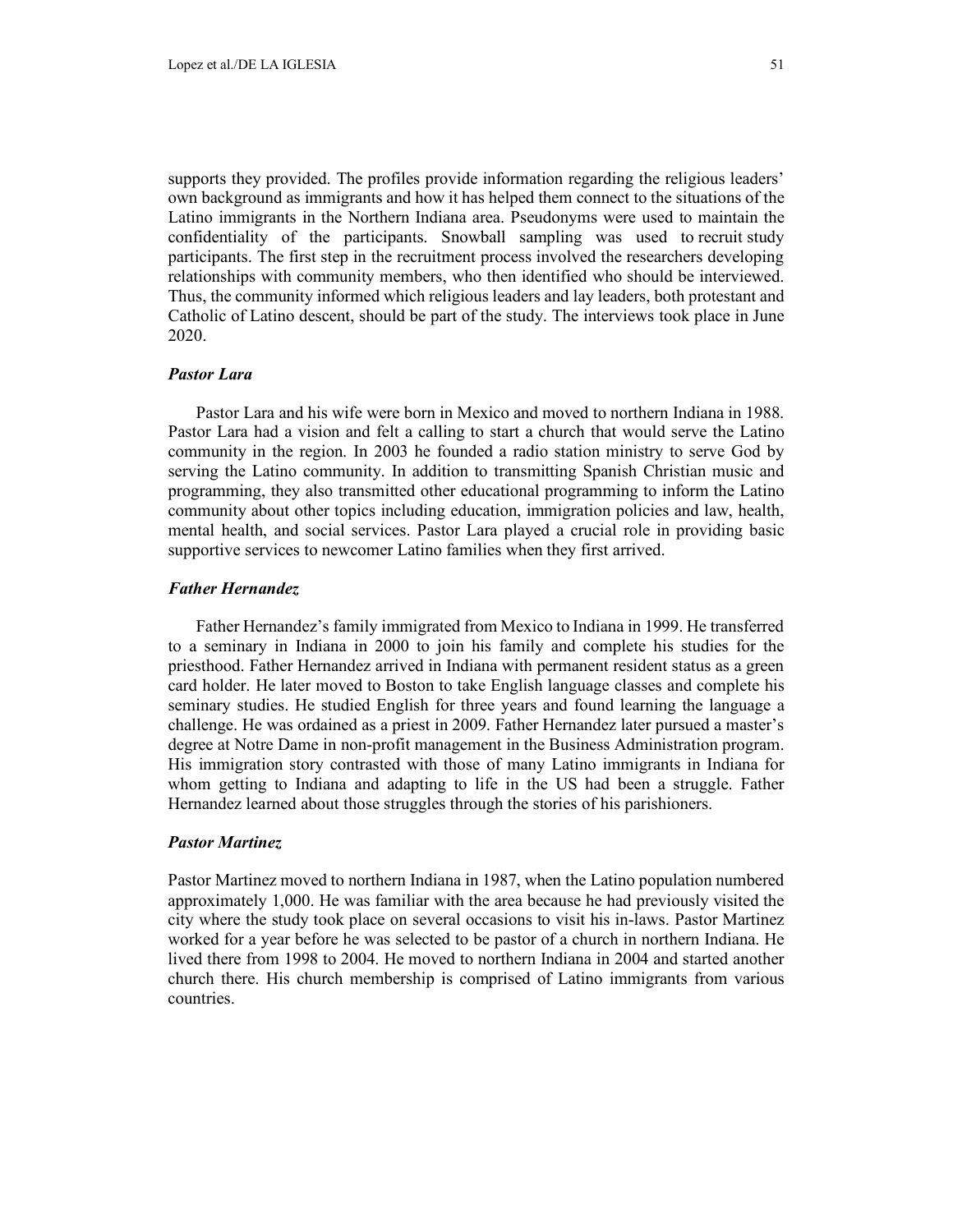#### *Esperanza*

Esperanza is a lay leader who has lived in northern Indiana for 33 years. She immigrated with her husband to the United States from Mexico in 1986. Esperanza and her husband were dentists and Esperanza had practiced dentistry in Mexico for ten years. Esperanza learned humility, faith, and mercy from the immigrants she worked with in northern Indiana who came from small villages in Mexico. She empathized with the immigrants from small villages because she lived and worked as a dentist in several rural clinics in Mexico. Much like them, Esperanza arrived in the U.S. without English language skills. But unlike Mexican immigrants from the rural areas, she did not arrive with undocumented status and has not faced similar struggles. Esperanza used her English language skills to support immigrants and employed her organizing skills to make the church a welcoming place for immigrants

### *Sofia*

Sofia was born in Mexico and immigrated with her family to northern Indiana when she was 11. She was unaware of her undocumented status growing up and only learned about it when she applied to college. She qualified for Deferred Action for Childhood Arrivals status (known as DACA) and graduated from a Catholic college in the region in May 2012 with a bachelor's degree in Communications. Like other Dreamers, she did not receive public financial aid and paid for college with a private scholarship, her own work, and the support of her parents. All of her 14 siblings are also college graduates. After Sofia graduated from college she commuted to Chicago on a weekly basis to complete a master's degree. Sofia's experience as a youth lay leader helped her develop leadership skills she later used in college. She continued her service in the Catholic church when she attended college where she served as a lector and Eucharistic minister. On her return trips to her hometown as an undergraduate student, Sofia shared with her former youth group her college experiences, explained the college application process, and encouraged them to accomplish their goals.

### **Data Collection and Protocol**

The researchers used an ethnographic study design to conduct the study with religious leaders serving Latino families in the region. The focus of the larger study was to understand the family life and the role of families in education of their children. n this inquiry theI focus was to understand the role of leaders in the Latino community, especially religious leaders. The interviews were semi-structured, individual interviews and lasted approximately one hour. Due to the COVID-19 pandemic restrictions, the interviews were conducted over zoom.

The protocol was based on the previous literature that focused on immigrant Latino families and school systems (Delgado-Gaitan, 1992). The larger ethnographic study addressed the relationship between the school, community, and the immigrant Latino families, cultural and language issues affecting the families and the schools, parental involvement, visibility of the schools in the Latino community, and the strengths and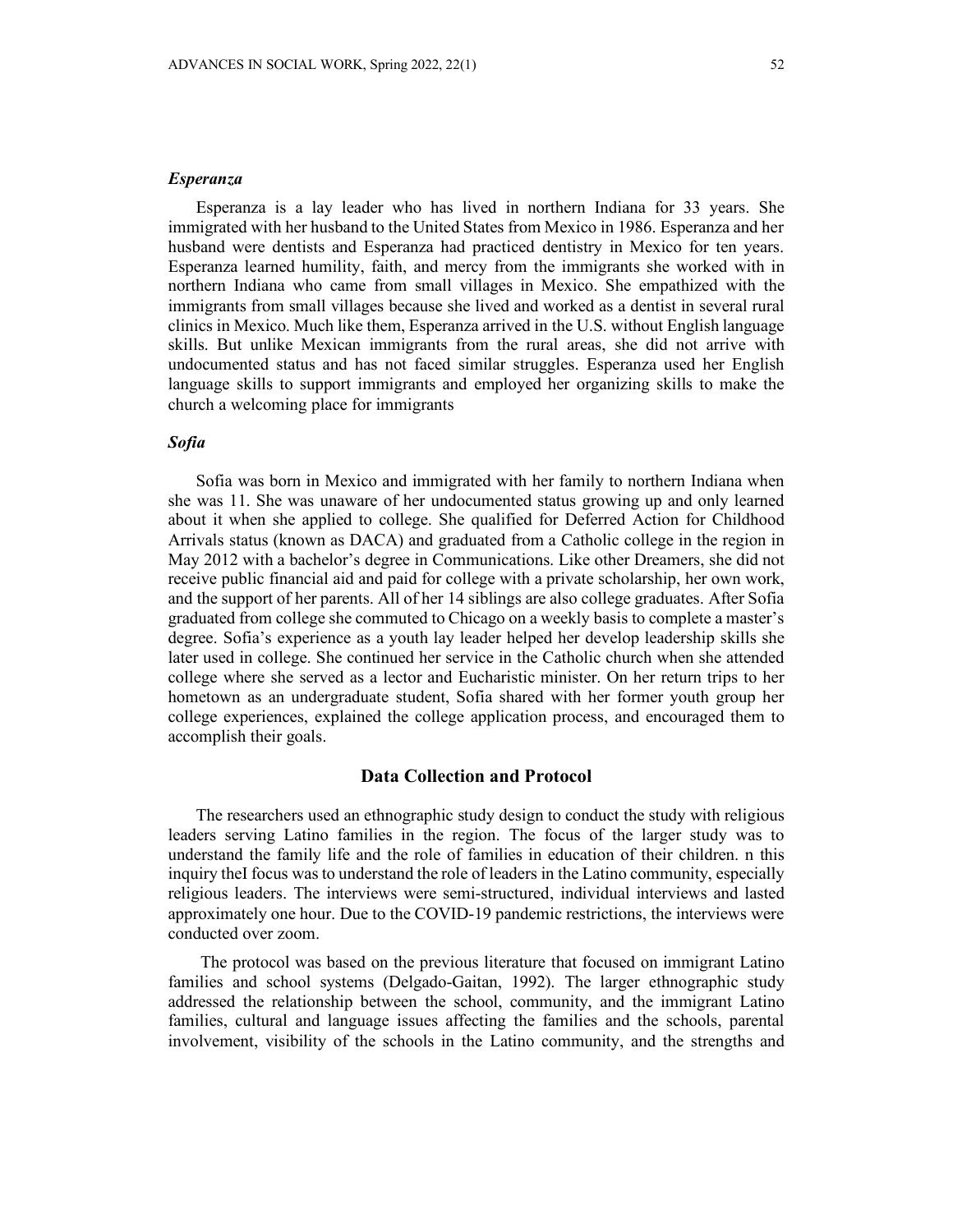challenges of the families. Specifically, in this part of the study the interviews addressed the role of Latino religious leaders with immigrant Latino families and communities. The interview protocol was also based on the authors' combined over 60 years of research experience with Latino communities. Five of the authors are of Latino background, biliterate in Spanish and English, and with extensive experience working with Latino families and communities in numerous states in the United States, Mexico, and Central America. The fifth author had also worked with Latino communities and is semi-bilingual in Spanish. All these factors provided a foundation to conduct a culturally and linguistically responsive research study. Participants were provided with informed consent forms that stated their voluntary participation and right to stop the interview at any time. The interviews were conducted in the preferred language of the participant (Spanish or English). All interviews were transcribed, coded, and analyzed by bilingual Spanishspeaking researchers and translated to English for publication purposes. Participants did not receive any material incentives for their collaboration. The study was approved by the university's and school district's Institutional Review Board.

### **Data Analysis**

The researchers used a thematic approach to analyze the narrative data from the indepth interviews. One of the first steps of the analysis process was to identify a preliminary list of codes during the initial reading of the transcripts. The researchers categorized the data into codes to create a manual codebook, recording the definition of the code and memo notes as an audit trail. In the second step, one of the researchers reviewed the data and codebook, evaluating the preliminary coding category system (Abbott, 2004). This methodical process and trail supported transparency, trustworthiness, and transferability (Padgett, 2008). The researchers used an iterative and inductive team process to determine themes that emerged across the multiple interviews. The themes and concepts emerged from the pattern codes. The team of researchers provided meaning to themes by analyzing the primary and contextual data and reviewing memo notes to ensure key points and/or overemphasized points were not missed.

# **Findings**

The findings are presented under two overarching themes. The first, Religious Social Capital: *Refugio*, revealed the role of religious leaders in providing refuge and social support, leadership development, and advice. The second theme, *Padrinos de la Comunidad*, examined the role of religious leaders as cultural and language brokers who provided supportive services and partnered with organizations to help Latino immigrant families access additional resources. The second theme includes a section that specifically examined religious leaders as cultural and language brokers during the COVID-19 pandemic in 2020.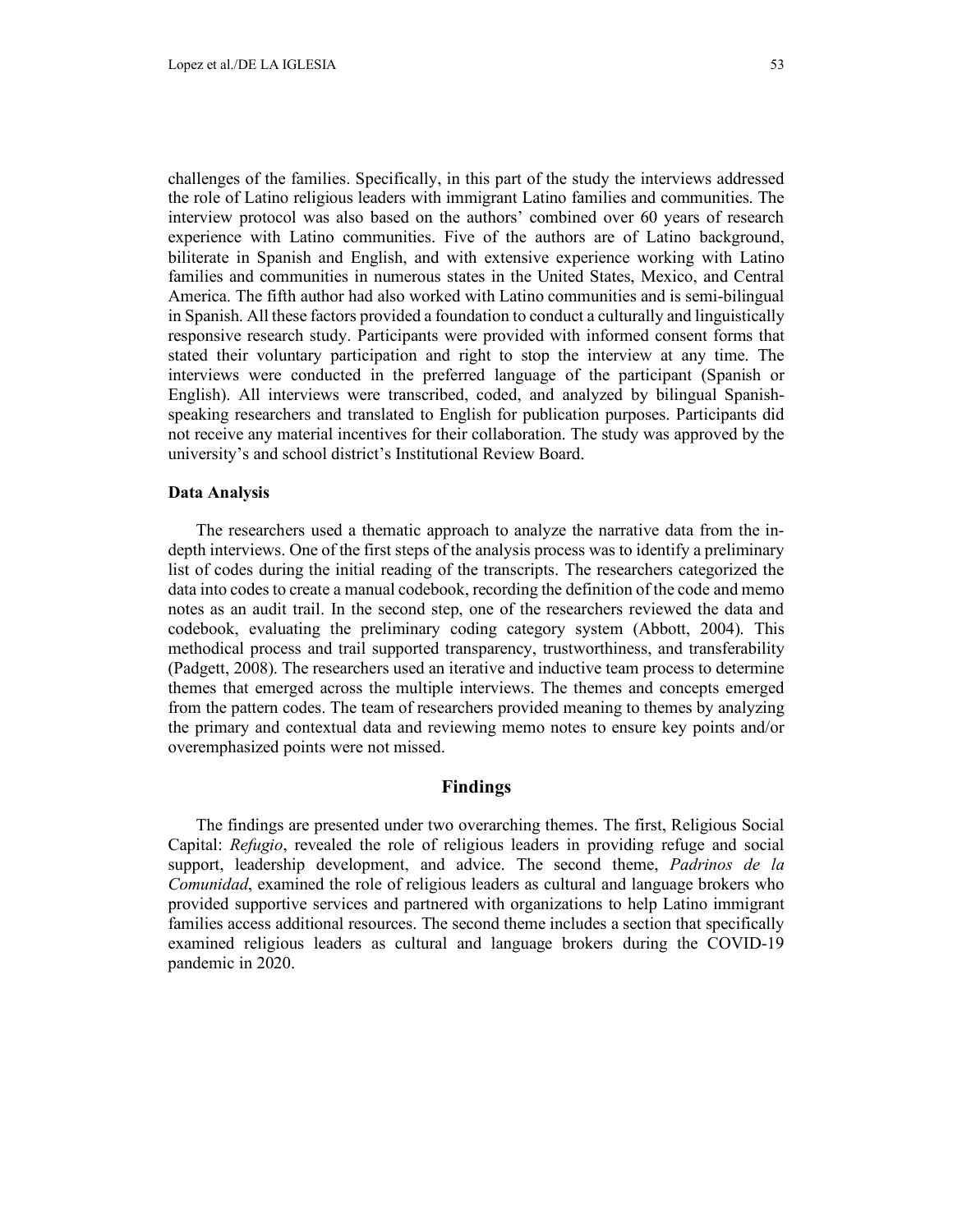### **Religious Social Capital:** *Refugio* **(Refuge) and Social Support**

Religious social capital is defined as the resources resulting from membership in a religious community (Sanchez et al., 2019). Latino churches (both Catholic and evangelical) were acknowledged as one of the first places where Latino families gained membership regardless of their immigration status. Esperanza, a lay leader who resided in northern Indiana for over 30 years noted that Latinos were not originally welcomed. Some people were particularly prejudiced against Mexicans and Catholics. She stated:

*When I told the people "Oh, I'm from Mexico," because I'm so proud to be Mexican and they would said "Ugh, are you from Mexico?". And then when I would tell them "Oh I'm Catholic, I go to (name of church)". And they said, "Ohhh you are Catholic". So I didn't have an idea that Catholics and Mexicans were not very welcomed in this area. Through the years, I noticed that the people here in this area are very conservative and prejudiced to this thing. Not all of them.*

According to Esperanza, during the 1980s, Catholic churches made membership difficult for Latino immigrants due to the absence of Spanish-language masses in the area. However, through Esperanza's efforts, 100 signatures were collected at *bailes* (dances) or other social gatherings to obtain permission from the bishop for a Cuban priest to celebrate Mass in Spanish. Spanish masses have now been available to Latino parishioners in the county for over 30 years. Esperanza described the church as a second home. She invested immense time and effort to make the church a welcoming place for other Mexican immigrants through her organizing skills and English abilities.

*So for me, the church was my second house. It was my home and where I could connect with other Latinos. So I did that. I participated in the festival, committees, the pastoral Council, and the Health Committee from the church.* 

Esperanza's networks among service providers grew because of her work for the dioceses which took her across northern Indiana. She gained the social capital necessary to advocate for Latino immigrants and to connect them to different resources.

*It was the pastoral leadership training that gave me the opportunity to know more Latinos in the northern part of Indiana state. I used to go to different cities in northern Indiana to have those Bible studies and retreats. And as a result of that opportunity, I met a lot of people, and because before I was a director for the Hispanic Outreach Program, I had a lot of connections, so I could advocate for the Latino population in this area to get connected with social services. Sometimes it was hard because some of the people did not and don't have legal documentation, so it was hard. But thanks to the connections I made, sometimes these people would get help.*

Pastor Martinez also described his church's role in providing social support and basic resources to Latino immigrant families. He considered his church a safe place for Latino immigrants which was reflected in its name, "Refugio" (refuge). He discussed the role of his church in providing hope and support to Latino immigrants in need regardless of their immigration status: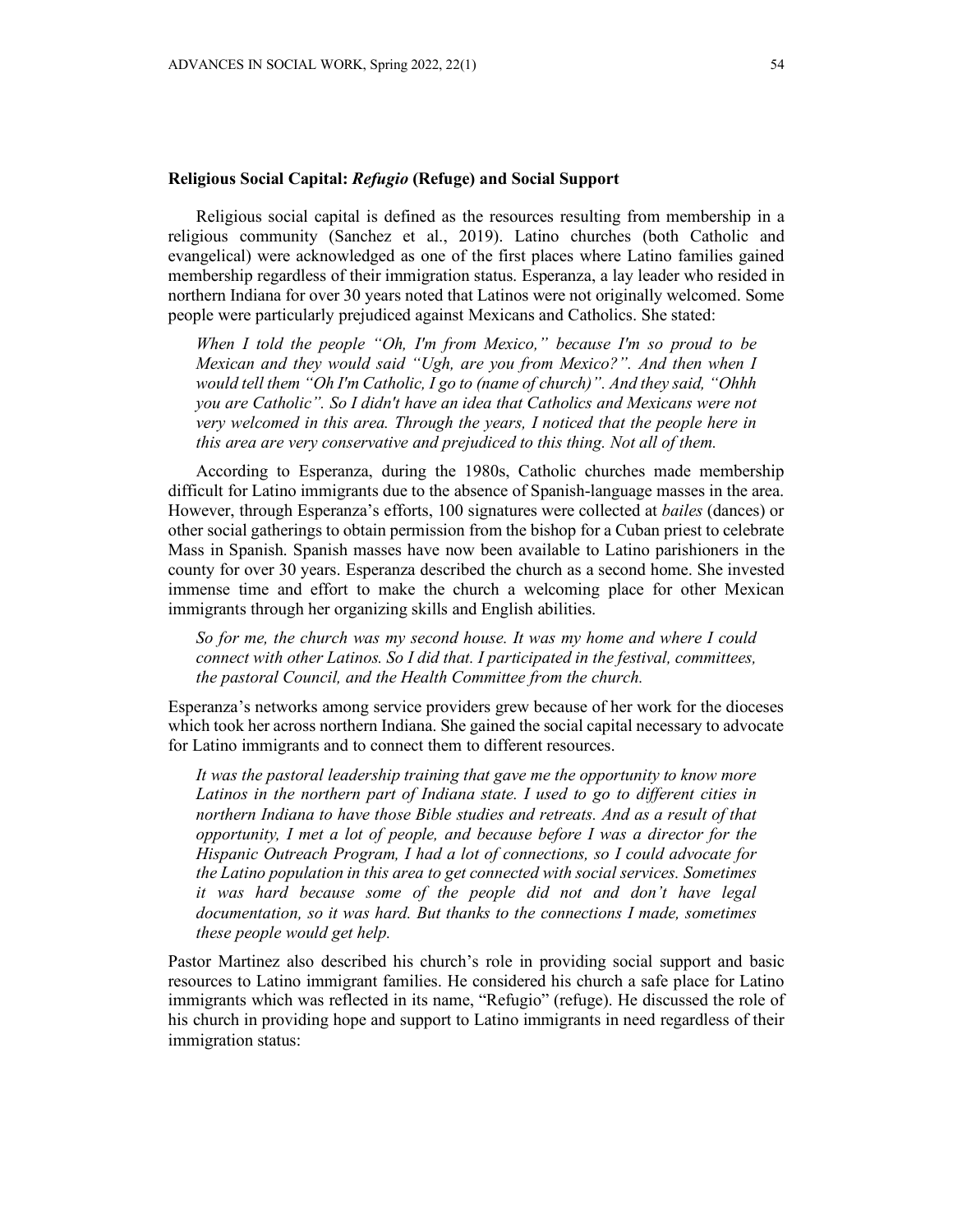*For example, with food, many people would ask, "why don't Latino families go to the Salvation Army to get food, why don't they go to the food banks?" Number one, because of the language; there are people who don't speak English. Number two, because they are afraid that they will be told, "show me your papers; if you don't show me your papers, I won't give you anything." They know that the church is a refuge; we won't ask them for papers, we speak the same language, we have the same culture; thus, we create more trust.*

This example illustrates how the church served as a refuge for mixed-status families. Families knew they could obtain resources at the church without having to present proof of citizenship.

### *Leadership Development*

Sofia, a lay leader, noted that the leadership skills she used in college originally resulted from volunteering at her Catholic church. She started volunteering during her freshman year of high school. She volunteered in the choir, served as a lector, and helped clean the building. She also served as the lay leader in her church youth group, organizing fund-raising activities such as selling food and organizing car washes. Sofia was inspired by her experiences to share her knowledge with other undocumented high school and college students in her church:

*It was definitely great. It was just an amazing experience to be able to develop skills that I was later on able to use in college. It just gave me a lot of empowerment, it gave me a lot of confidence, and definitely increased my faith. I became a lot more grateful for what I was accomplishing and receiving. It also inspired me to not only keep it to myself, but also relay that to other individuals, especially in my situation, not having a legal status and then wanting to accomplish so much. So it gave me a sense of encouragement, strength, I wanna say, confidence definitely.*

On her return trips to her hometown as an undergraduate student, Sofia shared her college experiences with her former church youth group. She explained the college application process and encouraged them to accomplish their goals. Sofia was an example of a Latina from the area that developed leadership skills in church and used that religious social capital to support other Latino youth in their college aspirations. As a first-generation college graduate who was educated in the region, she served as a role model for other Latino youth.

#### *Advice*

Fr. Hernandez, a priest in a Catholic parish, provided spiritual support and advice to Latino families in his church. Latino parishioners trusted priests and opened their hearts to them. They shared their concerns with them even when the concerns were not religious. For example, families sought advice on important matters such as buying a house.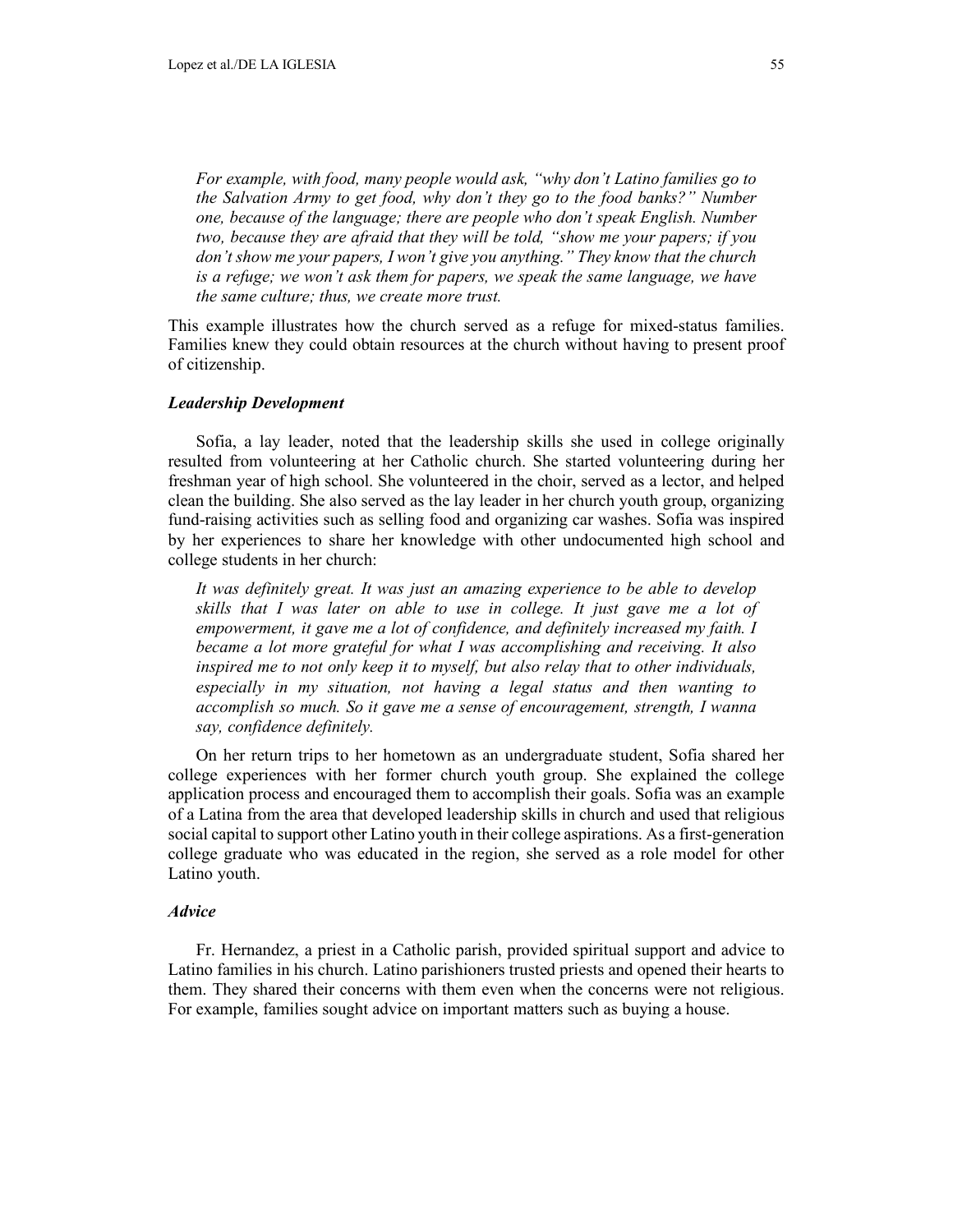*So I always tell them when you go to buy your house. I try to direct them and the*  little things that I have learned is that first you get to know the person that will *help you buy the house, but then I go through the little details, when you get a loan, make sure that it is a loan that will be, oh man, I forgot the word right now. That the rate will not change, that the interest will stay the same. Fixed rate. That means that you will always pay the same. Otherwise, you can get a very low rate right now, like one or two, but if it is variable, it can happen that in two or three years it will move from one to 18 for example.*

Latino churches were one of the first places families gained membership and developed social connections. Churches offered refuge to Latino families and they felt comfortable seeking advice and resources from religious leaders. Thus, *refugio* did not solely refer to a physical space, but to religious social capital made available to Latino immigrants regardless of their immigration status.

## *Padrinos de la Comunidad***: Cultural and Language Brokering**

The second theme that emerged from the study identified Latino religious leaders as the *Padrinos de la Comunidad*, or as the Godparents of the community. As Godparents, they supported Latino newcomers during their transition by serving as language and cultural brokers. They assisted newly arrived immigrants in adapting to their new surroundings by providing both supportive services such as translation and serving as liaisons and advocates to help families secure resources.

## *Supportive Services*

Religious leaders provided supportive services including translation, transportation, employment assistance, lodging, and financial assistance. Religious leaders also served as cultural language brokers by providing interpretation and other services to Latino families when they first arrived. For example, Pastor Lara and his wife described how they interpreted for many immigrant Latino families in different settings including the local jail, court hearings, and hospitals. Esperanza, a lay leader in a local Catholic parish, also interpreted for people seeking public assistance, social services, or during doctor's appointments.

*I started with the father of the church. He put me as a volunteer to translate for the welfare office. So when someone had an appointment in the welfare office, they*  would give them a list of people, among them was me. That's where I started, *helping people translate, as a volunteer in 2000 with social services. In the morning, I went to court with a lady to place a restraining order on her partner, and I accompanied her, but I did not charge her, she is in the shelter, she does not work.*

In addition to providing interpretation, religious leaders also provided transportation to recently arrived immigrant families who lacked a car or did not have a driver's license. Esperanza also provided transportation to families seeking social services and other basic needs. Pastor Lara provided transportation to families seeking employment and drove them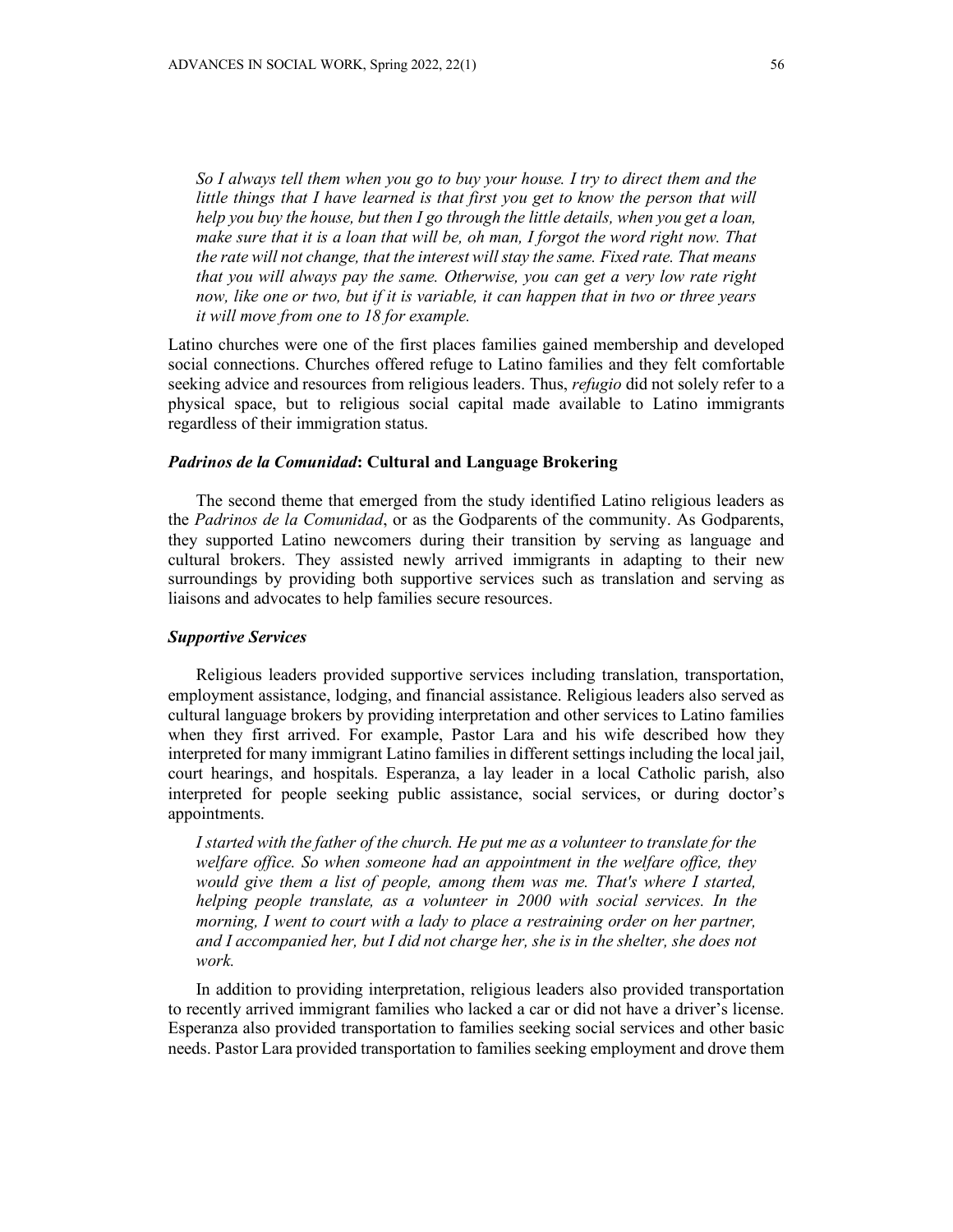to work. He also provided transportation within Indiana and occasionally out of state for immigration appointments or when someone had been detained by immigration authorities.

Pastor Lara specifically discussed how he provided a range of supportive services to newcomers including helping them find employment and housing. This particular pastor provided housing to recently arrived families until they could transition to their own apartment. He drove them to work and provided food until they were able to make it on their own.

*Well, here at home we have someone every year or every 6 months. People who have nowhere to stay here, we have had them. We have helped them get a job or get an apartment to keep them going. But we are always here at home helping people to live with us, who have nowhere to stay. People who have been thrown out of the house who have lost their apartment where they lived or who cannot pay the rent of an apartment. So we have a big house and here they come while they*  regain their strength. We help them to get a job, we get up at dawn to take them to *their jobs. We pick them up from their jobs and we have their food ready for them and we do not charge them anything but we do hope that they can move on and can work and have their own apartment. Then they leave our home when they have their own apartment, they have a car, they have something to be able to make it on their own. And they can make it on their own. So that's what we have done. It's not just about having pity or praying for them.... so what we have been doing for them to this day.*

This type of support was not uncommon among religious leaders. Other pastors also spoke about providing financial assistance to recently arrived Latino families who lacked basic necessities.

In addition to providing support services to newly arrived families, religious leaders were also cultural brokers who served as liaisons between families and service providers, non-profit organizations, or law enforcement agencies. Pastor Lara spoke of how local law enforcement officers trusted him and his wife and even called them to help resolve domestic disputes among immigrant families. Pastor Lara also had a radio station that belonged to the church. They used this radio station to provide families information in a culturally relevant and safe space. On one occasion pastors, lawyers, and law enforcement officers provided information and made it possible for families to ask questions in a safe context.

*A lawyer went to the church to let church members know that if anyone has a need for this, I am here to help them, or to answer questions such about what can we do if we get stopped by a policeman…. what they should say and what not to say. There are many ways of how to help …. and right now, last week a person spoke to me who wants to bring a police officer to the radio so that he can be on the radio and Latino families can ask questions.*

In her role as a cultural broker, Esperanza advocated for undocumented immigrants so they could obtain resources. Sometimes they received them "under the table" after Esperanza's intervention on their behalf: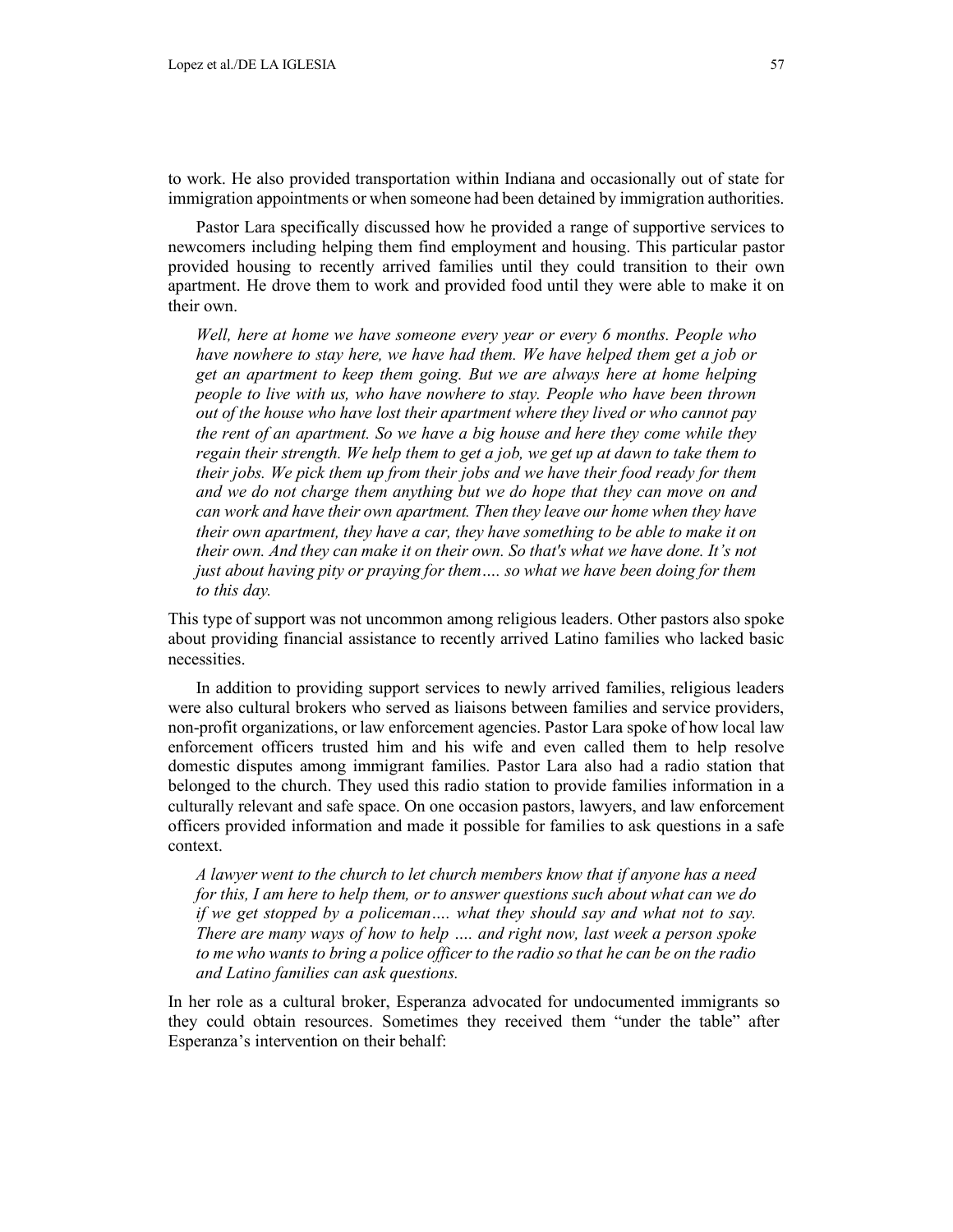*But for our people without that state ID it's very hard, so we have to organize ourselves to help them, to see how we're going to do it all together…For example, in the Salvation Army, to get some Christmas baskets or some help, they always ask for a state ID, so one of the persons who works in there was my co-worker, at (name of organization), and she knew how we struggle and she knew how most of the Latinos are hard workers. She said, "okay we are going to make an exception, we are going to help the people, we only need a matricula, the Mexican ID, or passport, or another different ID, because they don't have a state ID." So that was very good. It was a good opportunity to help the Latino population in this area.*

Esperanza helped organizations understand the legitimacy of the alternative documents Latinos used. Due to her advocacy, some organizations eventually accepted the other forms of identification that Latinos carried.

#### *Continuing Needs in an Established Immigrant Community*

The types of language and cultural brokering services religious leaders provided to the Latino community has evolved over the years. In the early years, much of the assistance was interpretation, transportation, and other basic needs. Presently, Latino families have older children who can interpret for them and public offices have bilingual personnel. Latino families also tend to be doing better off financially now and some are even buying their own homes. The number of bilingual Latino leaders and professionals in the community has grown. Pastor Martinez pointed out the example of a Latino school board member and a city council member. Latinos also now occupy positions in non-profit organizations, public education, and in local law enforcement. Pastor Martinez testifies to that change:

*There has been change because the people used to seek a lot of help: "Send me someone who can translate or who can interpret for me." This has changed because if the families need help, they will take their children. In addition, there are many places that already have bilingual people such as doctors and dentist offices and in the license branch to get a license there are bilingual people. All of that helps so that people don't ask us for help in translation.*

Esperanza also noted that in contrast to the past, Latino students from the area now have bachelor's and graduate college degrees and occupy professional and civic positions in the area. In the past, religious and lay leaders served as interpreters. Now, different organizations such as hospitals, clinics, and schools have translators on staff. One of the biggest changes Father Hernandez saw across time is the positive economic, educational, and cultural adaptation of the second and third generation of Latino young people. He pointed to their bilingualism, biculturalism, higher education achievements, and careers as professionals as examples:

*One of the big changes that I have noticed is that this second or third generation has adapted much better to the United States in every respect. Financially, culturally, academically, everything. For example, most of the families are from Jalisco, and they are now second or third generations and of the changes I have*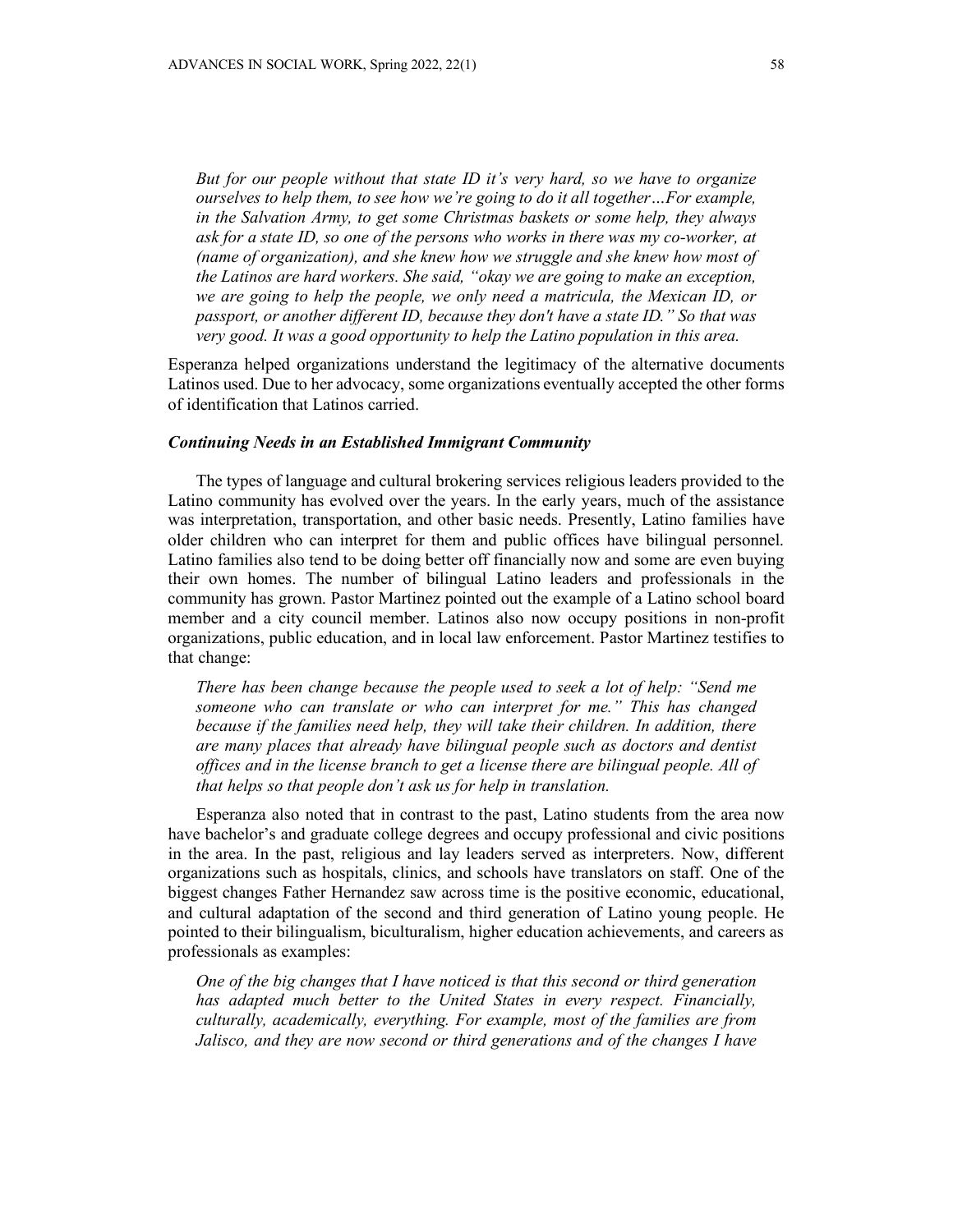# *seen is that kids are now educated, they speak English, and they grew up in this culture. So they embrace both cultures. They speak Spanish, they speak English.*

Despite the positive changes Father Hernandez and other religious leader have seen, one challenge that has remained constant is the undocumented immigration status of many Latino immigrants. Religious leaders identified the lack of driver's licenses as an example of the struggles undocumented immigrants continue to face.

In another example of cultural brokering, Father Hernandez hosted community meetings with the police department to address the lack of trust between the Latino community and the police. Latino immigrants did not feel safe reporting crimes to the police, particularly undocumented immigrants because they were afraid of being found out and deported. As a result, a network of Latino and English-speaking churches was established to address police discrimination against Latinos. Father Hernandez spoke about the distrust and discrimination that occurred in 2006:

*But years ago, there was also the feeling that the community were not trusting the police. And so that there was a big problem, especially when there are crimes that need to be reported and some immigrants were afraid to do that or they thought that they needed to have a green card or a license to report a crime. So we had a workshop in which the police came and explained everything. You know how they all work, how they operated, to grow trust in the community, but also in the police.*

Sofia also served as cultural and linguistic broker due to her own experience as a firstgeneration student who had graduated from college. She figured out how to navigate the higher education system and her bilingualism positioned her well to become a link between the Latino immigrant community and the area of education. Her experience was especially relevant since she had been undocumented when she applied to college:

*We did organize different workshops to educate families mainly parents about resources available and scholarships available for their kids to attend college. Especially, undocumented individuals to allow them to know that there were plenty of pathways, or resources for their children to attend college if that was one of their goals. And since I was able to, I guess, open that path, or not, I wasn't the*  first one to be able to go to college without a residency or social security number, *any of that. So I was able to kind of relay information of resources that were available for them to be able to accomplish that if they wanted to.*

Sofia benefited from a K-12 education in the small city in northern Indiana, but encountered limited information regarding college access as a high school student. She had to seek out this information on her own from school counselors and became a groundbreaker as a first-generation college student who was undocumented and eventually received DACA status. Sofia contrasted the college access workshops she helped organize with the lack of information she encountered as a high school student:

*When I started looking into opportunities for higher education, to attend college, I myself did not find that information fully through community workshops, or events. It was mainly through our high school counselor that guided me, but now everybody was as you know, coming together as a community or let's share this*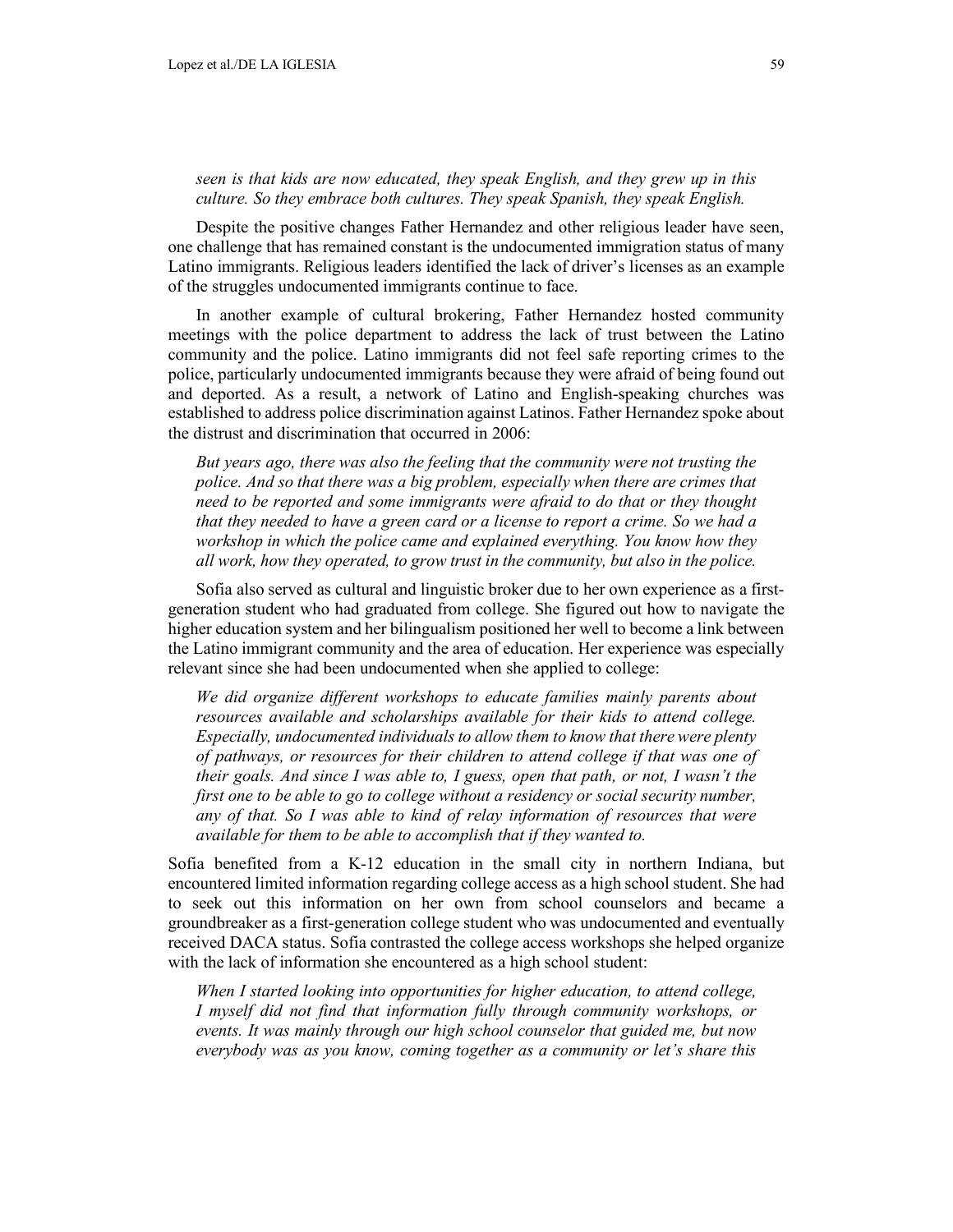*information. We just found this scholarship, let's send it to the families most in need or what not…. I've seen a lot more of, okay, let's put a college night together.* 

Across time, college-access community workshops in the region where local universities directly communicated with parents and students became regular events and were supported by community groups such as a radio station. Sofia stated:

*One of the things that [a small college in northern Indiana] and other universities did was to bring all these resources to the families that didn't have that information, empowered them, or motivated them to help their students … and opened that information channel to the parents. It started as a Latino college night and then it later on developed to having a radio segment, or an episode of informing the community about all the requirements, the resources, and the process to apply to college, and obtain all kinds of scholarships available.*

Latino religious leaders continued to serve as cultural and language brokers, particularly for undocumented immigrant families. They were able to provide information to families particularly related to sensitive issues related to undocumented status since Latino families felt safe receiving this information from the church.

## **Cultural and Language Brokering During the Covid-19 Pandemic**

During the COVID-19 pandemic, Pastor Martinez and his church served as cultural brokers by delivering important information to the Latino immigrant community. For example, they provided public health information in Spanish on face masks to encourage the use of face masks in the Latino community. Pastor Martinez felt that the church had a common culture and language with the Latino immigrant community and would be considered a more trustworthy source of information than a law enforcement or public health agency:

*If neither of the two people wears a face mask, we have 90% possibilities of getting infected. If one of the two wears a face mask, it decreases to 60% -70%. But if both of them are wearing a mask, there is only a 5% probability that one will become infected. We have been sharing this information with the Hispanic community, and it is better well received from the church than law enforcement or a doctor, because the doctors say the same thing, but the Hispanic community says that doctors say it because they are doctors. But if they receive this information from the Hispanic church, it is better received since we share the same language and culture.*

The COVID-19 pandemic showed that even though Latino immigrant families had adapted well over the years and there was a more established infrastructure in the community, undocumented status continued to make immigrant families very vulnerable during these types of crises. Churches and religious leaders still played an important role in responding to the unique needs of immigrant families during the pandemic. Specifically, churches were relaying information in a culturally relevant manner and providing basic necessities to mixed-status families who did not qualify for CARES Act benefits and other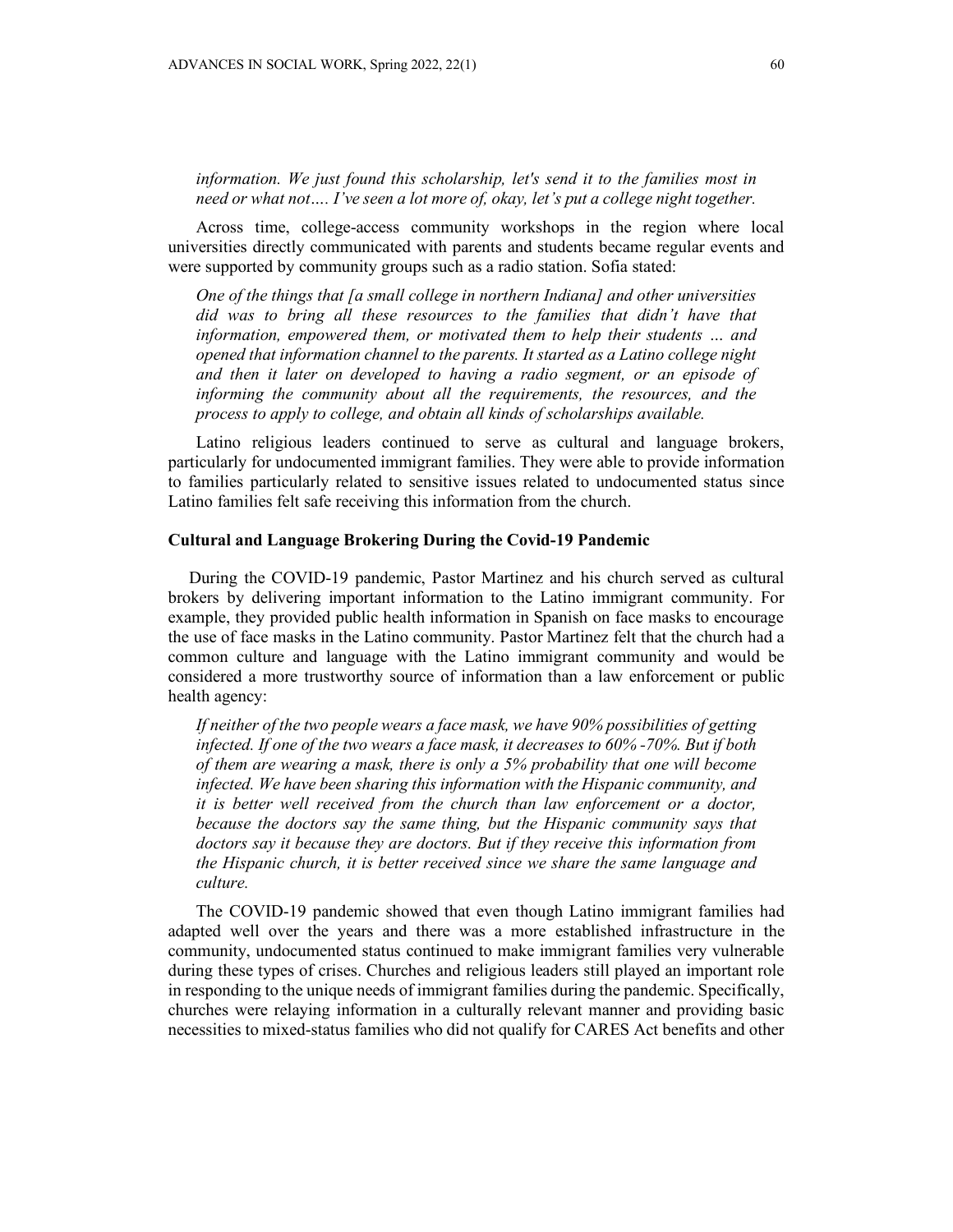*There is a new Spanish radio station here in the city. The radio station started a food and supply drive to distribute to people who were unemployed, because a lot of people lost their jobs and the factories closed. Those who are documented were receiving assistance from the government, but the undocumented they did not qualify for it, nor for unemployment, so really more than 50% of the people were in need. We prepared for 8 families the first Saturday, to give them food; however, 50 families showed up looking for food. So for the second Saturday, we prepared for 50 and 70 families appeared looking for food, for the third, we prepared for 70, and 75 showed up. We were only one of the distribution points.*

A church network was also established to distribute food and face masks during the COVID 19 pandemic. Father Hernandez described the work of this network in providing support during the COVID 19 pandemic:

*We created a compound for people who are in need, to support their pantry. We created a Facebook page with all the information and especially telling people, those who are isolated, praying with them over the phone. Or we also offered services, and okay, someone, especially the elders, who need groceries or help picking up their medicine, we offer that service to them. It was kind of an association that we created with a few churches in town to have sufficient resources for the food pantry, but also to provide the spiritual help that our parish, our people would need during uncertain times. So that was something that I was very active because I saw a great need in that.*

The assistance to the Latino community during the COVID-19 pandemic was facilitated by networks comprised of Latino and English-speaking churches. Pastor Martinez and Father Hernandez recruited network partners from English-speaking churches and were better able secure resources through these partnerships.

As illustrated through these examples, religious leaders played a pivotal role as language and cultural brokers over the years. They supported families when they first arrived in the small city in northern Indiana by interpreting for families in different settings including court hearings, department of motor vehicles, doctor's appointments, and applying for social services. Over the years, these city and state agencies developed an infrastructure to serve Latino families in culturally and linguistically supportive ways. More bilingual Latino leaders and professionals in the community now work for organizations that provide services to Latino families. Latino parents also now rely on their grown children who are bilingual to provide interpretation. Thus, the need for religious leaders to provide interpretations services has decreased substantially over the years. However, Latino religious leaders continue to provide information to families that is more well-received due to sharing a common language and culture in a church setting where families feel safe. Finally, religious leaders continue to play a crucial role in providing services during specific crises such as the Covid-19 pandemic for families who experience many challenges due to their undocumented immigration status.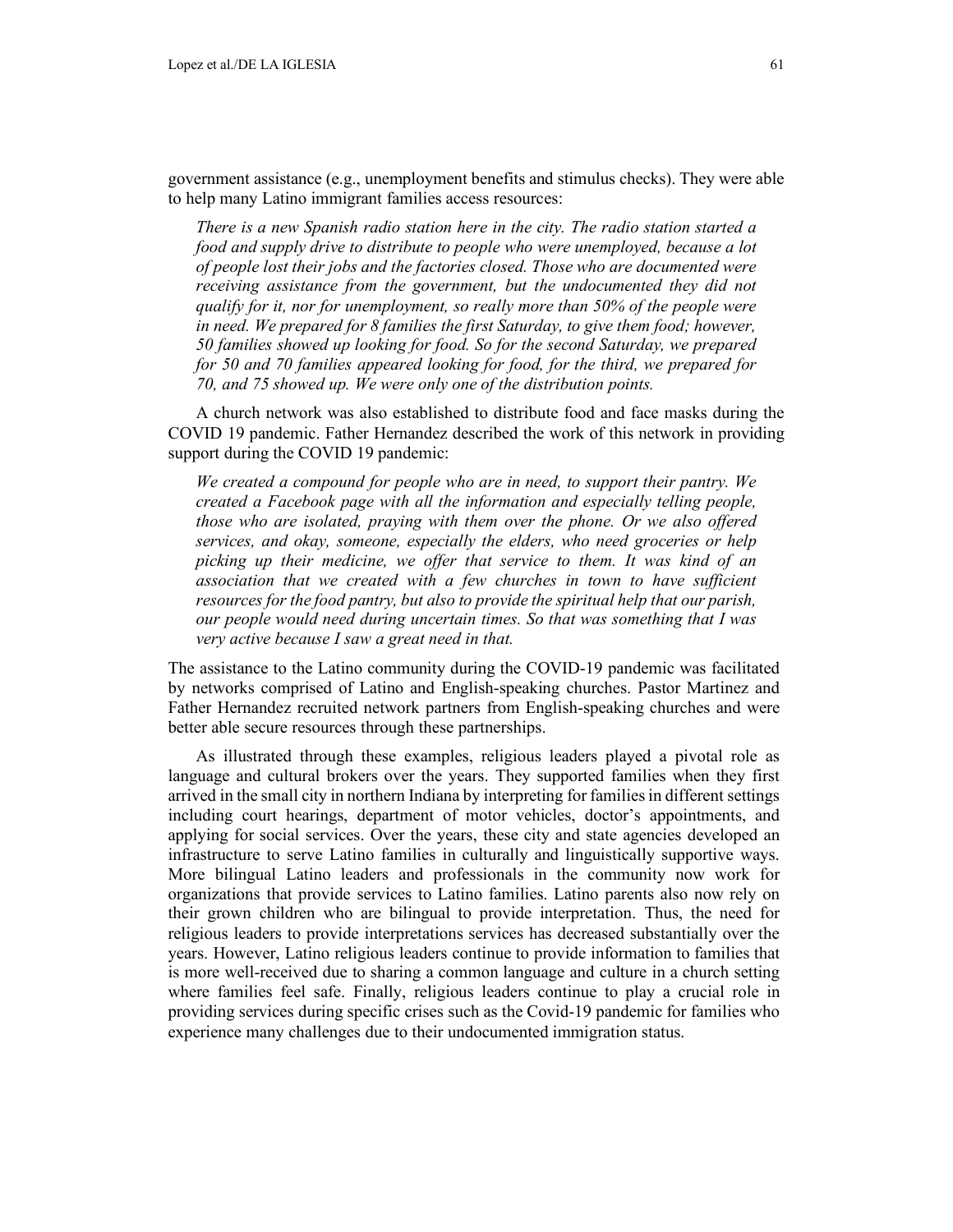The findings of this study supported previous findings that Latino churches were one of the first places where Latino immigrant families felt a sense of belonging (Delgado  $\&$ Humm-Delgado, 1982; Sanchez et al., 2019). Latino churches were especially important in the city where the study took place since it was an emerging community that lacked supportive Latino community groups and bilingual and culturally responsive communitybased social service organizations. Religious leaders had to identify the gap in the emergent Latino community and locate resources and assistance normally provided by non-profits or other community organizations. Latino religious/lay leaders located additional resources beyond those provided by their churches by acting as cultural and language brokers (Shiffman, 2019). They networked and partnered with community organizations, and helped Latino families navigate organizations. The importance of religious social capital for Latino communities had been previously noted, and in the current study supported the development of lay leaders who expanded the work of the religious leaders (Sanchez et al., 2019). The lay leaders in this study were effective as cultural brokers because they were bilingual Latinos from the region and represented the work of churches (Shiffman, 2019). While the role of religious social capital in the Latino community has been previously noted, its unique role in fostering the development of lay leaders of emergent communities was illustrated by the stories of Sofia and Esperanza.

These findings suggest Latino churches and religious leaders play an important role in providing support to Latino families in emerging Latino immigrant communities as well as the need to build their capacity. Even though the need for services such as translation and basic resources might decrease over time, Latino churches and religious leaders continue to play a critical role in providing information, advocacy, and resources during crises such as the COVID-19 pandemic. They also help meet the specific needs of mixed-status families who are not eligible for governmental resources. In particular, social workers employed by community-based, non-profit, and faith-based organizations are encouraged to work with Latino churches and religious leaders to identify and address challenges immigrant families experience, including linguistic and cultural factors that shape the effectiveness of different interventions (Sherr & Wolfer, 2003, 2004). Social workers, with their expertise in providing case management, can also offer churches assistance in organizing cases and making referrals. Social work professionals can also support religious leaders in providing leadership development training and other types of workshops to lay leaders and church members/parishioners, strengthening their capacity to reach immigrant families.

The interviews with religious leaders also suggest that Latino immigrant families are sometimes hesitant to seek resources from community organizations due to cultural barriers and fear of being asked about their immigration status. Immigrant families seem to trust Latino churches, suggesting that community organizations must increase their collaborations with Latino churches and religious leaders to overcome this hesitancy and help provide information, resources, and trainings to Latino immigrant families in a timely, culturally sensitive, and effective manner. This is consistent with previous research that recommends that social workers in new destination communities that lack immigrant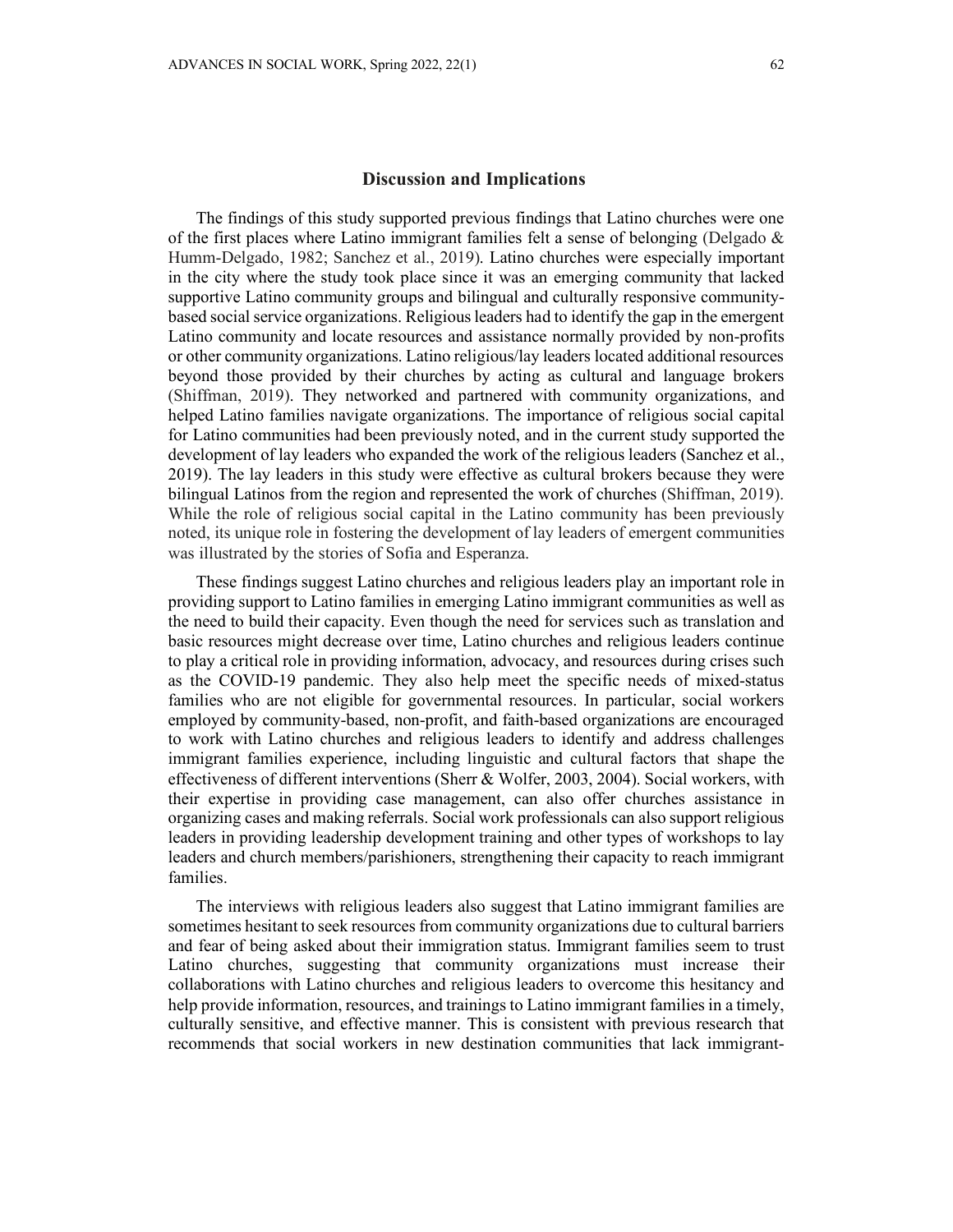serving organizations, should partner with community stakeholders trusted by immigrants including local congregations of different faith groups (Negi et al., 2018a). New destination communities often lack linguistically and culturally relevant services. Social workers who have linguistic skills to meet the needs of the immigrant community are frequently overworked (Negi et al., 2018b). To maximize the few existing resources in new destination cities, partnerships between social workers and local congregations might be particularly helpful. Future research is needed to specifically explore how social workers, faith-based leaders, and other community stakeholders can collaborate to increase the access of immigrant families to social services in new destination communities in the greater Midwest.

## **Conclusion**

In this study the role of religious leaders as cultural brokers and sources of cultural capital were used to address the social, economic, and educational needs of the Latino community. Latino churches provided the types of assistance normally associated with houses of worship such as food pantries. But equally important was providing a welcoming place of refuge at a time when few public gathering places existed for Latinos. Churches provided a sense of community and belonging without regard to immigration status, language, and culture that was not available in the broader region. The welcome and support offered by Latino churches was received by Latino immigrants at a time when many faced discrimination in the community, including from the police.

Different types of assistance and support were provided by ordained religious leaders as well as lay leaders with a long history in the community. As a lay leader, Esperanza had extensive networks due to her work with the Diocese and non-profits. Sofia had a different type of network due to her public school and university education in the community. The religious leaders had their own networks due to their work as pastors. The religious leaders played a role by developing a welcoming church climate as well as providing Spanishlanguage ministries. Their contacts with other church leaders, including pastors of Englishspeaking congregations, proved invaluable in defending the Latino community as well as locating additional assistance and support during the COVID-19 pandemic. In contrast to the religious leaders, the lay leaders operated as volunteers and were able to expand support and assistance for Latino immigrants. The generational, educational, and occupational differences of the religious/lay leaders helped ensure a broad-based network of contacts and relationships that provided needed assistance and support for the Latino immigrant community.

In summary, this paper sought to understand the role of Latino religious leaders with Latino families and communities in the Midwest. Specifically, it is critical for social workers to build partnerships with Latino religious leaders to ensure culturally-responsive outreach and service in Latino communities. Through such partnerships social workers, faith-based leaders, and other stakeholders will be better able to work towards improving the quality of life of Latino immigrant families.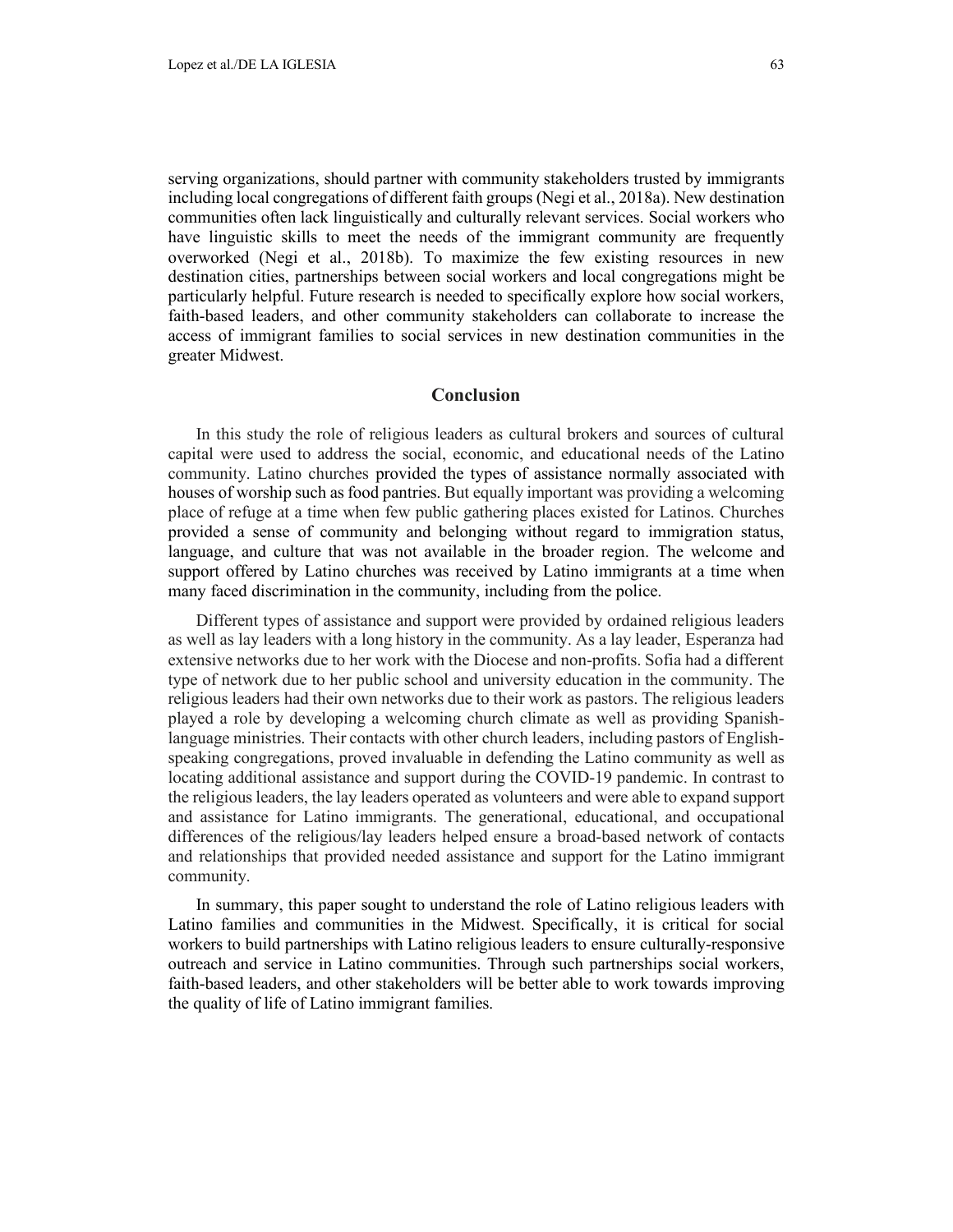Abbott, A. (2004). *Methods of discovery: Heuristics for the social sciences*. Norton.

- Akkerman, S. F., & Bakker, A. (2011). Boundary crossing and boundary objects. *Review of Educational Research, 81*(2), 132-169[. https://doi.org/10.3102/0034654311404435](https://doi.org/10.3102/0034654311404435)
- Ayon, C. (2013). Service needs among Latino immigrant families: Implications for social work practice. *Social Work*, *59*(1), 13-23[. https://doi.org/10.1093/sw/swt031](https://doi.org/10.1093/sw/swt031)
- Brown, H. E., Jones, J. A., & Becker, A. (2018). The racialization of Latino immigrants in new destinations: Criminality, ascription, and countermobilization. *RSF: The Russell Sage Foundation Journal of the Social Sciences, 4*(5), 118-140. <https://doi.org/10.7758/RSF.2018.4.5.06>
- Cadge, W., & Ecklund, E. H. (2007). Immigration and religion. *Annual Review of Sociology, 33*(1), 359-379.<https://doi.org/10.1146/annurev.soc.33.040406.131707>
- Cnaan, R. A., Boddie, S. C., & Yancey, G. (2003). Bowling alone but serving together: The congregational norm of community involvement. In C. Smidt (Ed.), *Religion, social capital, and democratic life* (pp. 19-31)*.* Baylor University Press.
- Coddou, M. (2017). Sanctified mobilization: How political activists manage institutional boundaries in faith-based organizing for immigrant rights. *On the Cross Road of Polity, Political Elites and Mobilization Research in Political Sociology*, *24*, 25-65. <https://doi.org/10.1108/S0895-993520160000024003>
- Crowley, M., Lichter, D. T., & Qian, Z. (2006). Beyond gateway cities: Economic restructuring and poverty among Mexican immigrant families and children. *Family Relations, 55*(3) 345-360.<https://doi.org/10.1111/j.1741-3729.2006.00407>
- Delgado, M., & Humm-Delgado, D. (1982). Natural support systems: Source of strength in Hispanic communities. *Social Work, 27*(1), 83- 89.<https://doi.org/10.1093/sw/27.1.83>
- Delgado-Gaitan, C. (1992). School matters in the Mexican-American home: Socializing children to education. *American Educational Research Journal, 29*(3), 495 513. [https://doi.org/10.2307/1163255](https://psycnet.apa.org/doi/10.2307/1163255)
- Ennis, S., Rios-Vargas, M., & Albert, N. (2011). The Hispanic population: 2010. The 2010 Census Briefs, C2010BR-04. U.S. Census Bureau. <http://www.census.gov/prod/cen2010/briefs/c2010br-04.pdf>
- Enriquez, L. (2011). "Because we feel the pressure and we also feel the support": Examining the educational success of undocumented immigrant Latina/o students. *Harvard Educational Review, 81*(3), 476-500. <https://doi.org/10.17763/haer.81.3.w7k703q050143762>
- Guzman, J. C., Jara, R., & Armet, S. (2011). Demographic overview. In J. R. Reyes & J. C. Guzman (Eds.), *Latinos in north central Indiana: A demographic profile* (pp. 7- 18). Goshen College Press.

Indiana Department of Education. (2020). *Welcome to INview*.<https://inview.doe.in.gov/>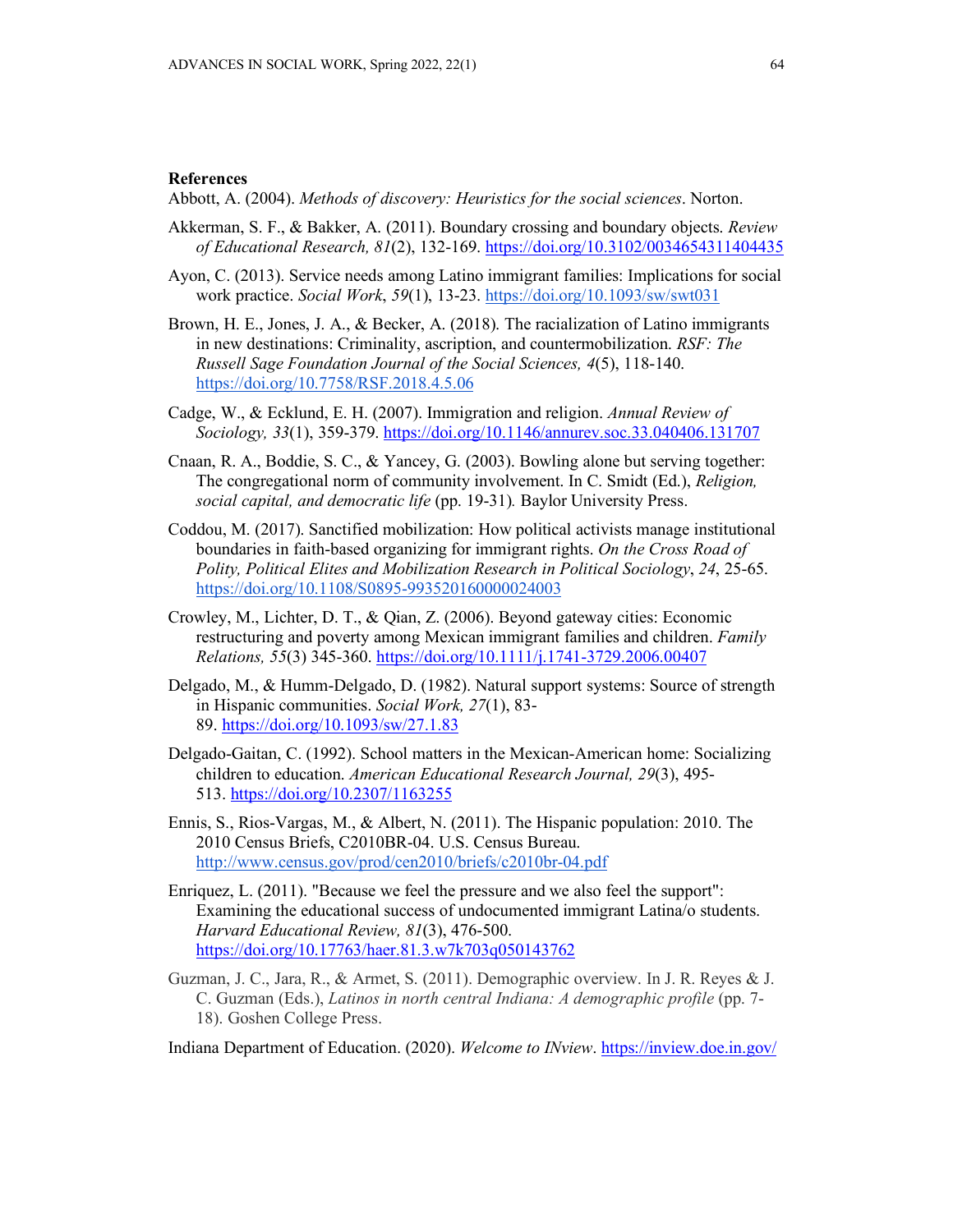- Lichter, D. T., & Johnson, K. M. (2009). Immigrant gateways and Hispanic migration to new destinations. *International Migration Review, 43*(3), 496-518. <https://doi.org/10.1111/j.1747-7379.2009.00775.x>
- Negi, N. J., Cepeda, A., & Valdez, A. (2013). Crime victimization among immigrant Latino day laborers in post-Katrina New Orleans. *Hispanic Journal of Behavioral Sciences*, *35*(3), 354-369.<https://doi.org/10.1177/0739986313488089>
- Negi, N. J., Maskell, E., Goodman, M., Hooper, J., & Roberts, J. (2018a). Providing social services in a new immigrant settlement city: A qualitative inquiry. *American Journal of Orthopsychiatry, 88*(1), 16-25.<https://doi.org/10.1037/ort0000276>
- Negi, N, J., Roth, B., Lehman Held, M., Scott, J., & Boyas, J. (2018b). Social workers must stand up for immigrant rights: Strategies for action. *Social Work*, 63(4), 373- 376.<https://doi.org/10.1093/sw/swy039>
- Padgett, D. K. (2008). *Qualitative methods in social work research* (2nd ed.). Sage.
- Potok, M. (2017). The year in hate and extremism. Intelligence Report. Southern Poverty Law Center. [https://www.splcenter.org/fighting-hate/intelligence-report/2017/year](https://www.splcenter.org/fighting-hate/intelligence-report/2017/year-hate-and-extremism)[hate-and-extremism](https://www.splcenter.org/fighting-hate/intelligence-report/2017/year-hate-and-extremism)
- Raffaelli, M., & Wiley, A. R. (2012). Challenges and strengths of immigrant Latino families in the rural Midwest. *Journal of Family Issues, 34*(3), 347-372. <https://doi.org/10.1177/0192513x11432422>
- Rine, C. M. (2018). The role of social workers in immigrant and refugee welfare. (2018). *Health & Social Work*, 43(4), 209-212.<https://doi.org/10.1093/hsw/hly030>
- Sanchez, M., Diez, S., Fava, N., Cyrus, E., Ravelo, G., Rojas, P, Li, T., Cano, M., & De La Rosa, M. (2019). Immigration stress among recent Latino immigrants: The protective role of social support and religious social capital. *Social Work in Public Health, 34*(4), 279-292. [https://doi.org/10.1080/19371918.2019.1606749.](https://doi.org/10.1080/19371918.2019.1606749)
- Sherr, M. E., & Wolfer, T. A. (2003). Preparing social work students for practice with religious congregations within the context of charitable choice: The Grace House Ministry. *Social Work and Christianity*, *30*(2), 128-148.
- Sherr, M., & Wolfer, T. A. (2004). Teaching content on social work practice with religious congregations: A curriculum module. *Advances in Social Work, 5*(2), 197- 200.<https://doi.org/10.18060/68>
- Shiffman, C. (2019). Supporting immigrant families and rural schools: The boundaryspanning possibilities of an adult ESL program. *Educational Administration Quarterly, 55*(4), 537-570.<https://doi.org/10.1177/0013161X18809344>
- Shihadeh, E., & Winters, L. (2010). Church, place, and crime: Latinos and homicide in new destinations. *Sociological Inquiry, 80*(4), 629-649. <https://doi.org/10.1111/j.1475-682X.2010.00355.x>